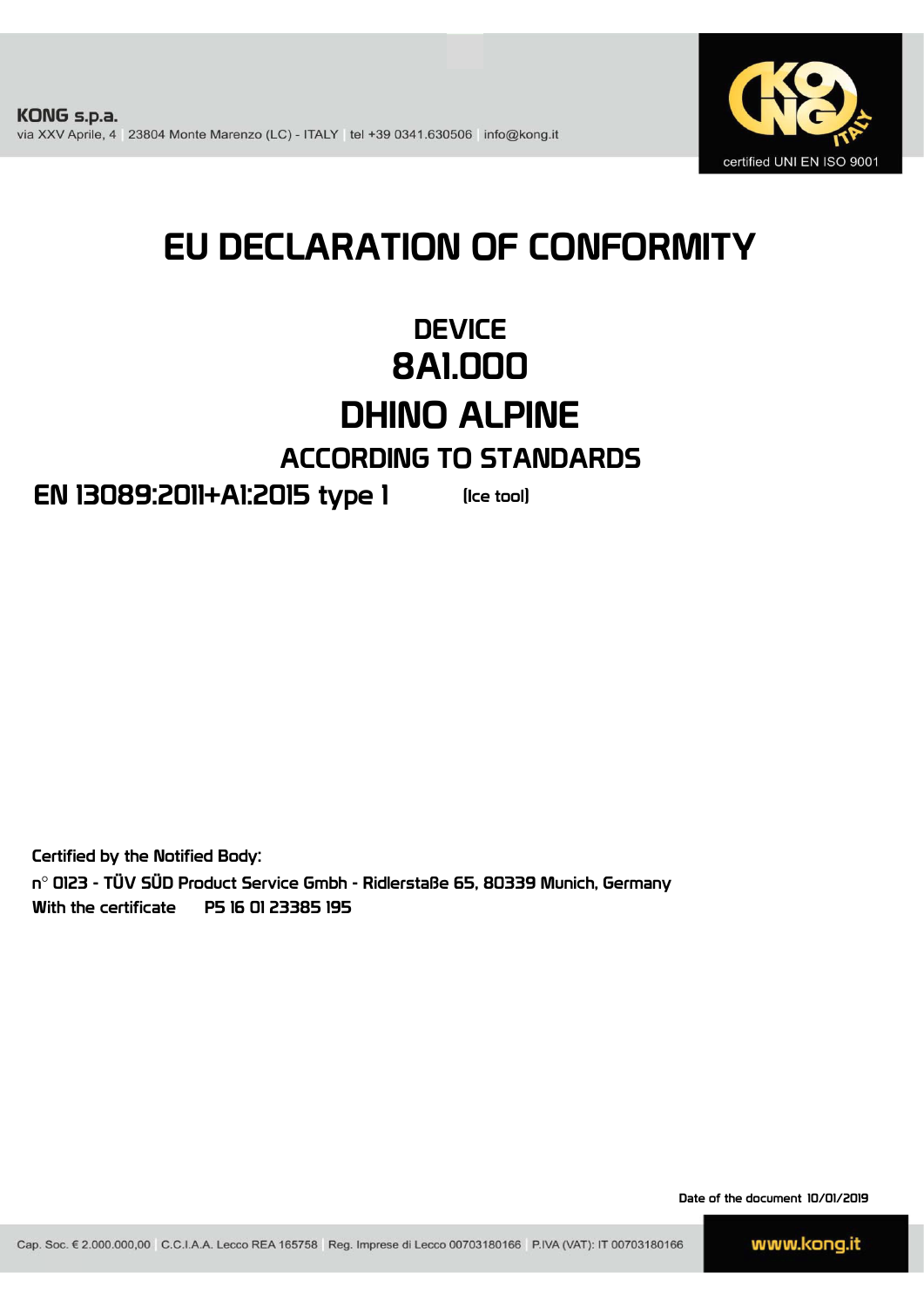

Italiano

## **Dichiarazione di Conformità UE**

La presente Dichiarazione di Conformità è rilasciata sotto l'esclusiva responsabilità del fabbricante:

#### **KONG S.p.A. – Via XXV Aprile, 4 – 23804 Monte Marenzo LC – Italia**

Il Dispositivo di Protezione Individuale (DPI)

#### **8A1.000 DHINO ALPINE**

oggetto della dichiarazione è conforme al Regolamento (UE) 2016/425 e alle normative di armonizzazione dell'Unione Europea:

EN 13089:2011+A1:2015 type 1

(Ice tool)

L'organismo notificato n° 0123 - TÜV SÜD Product Service Gmbh - Ridlerstaße 65, 80339 Munich, Germany

ha svolto l'esame UE del tipo (modulo B) e ha rilasciato il certificato di esame UE del tipo:

P5 16 01 23385 195

Il DPI è oggetto della procedura di valutazione delle conformità al tipo basata sulla garanzia di qualità del processo di produzione (modulo D) sotto la sorveglianza dell'organismo notificato n. 0426 Italcert (Viale Sarca 336, 20126 Milano (MI), Italy).

> **KONG S.p.A. Il Presidente**

Monte Marenzo, 10/01/2019<br>
Monte Marenzo, 10/01/2019<br>
A Marco Bonaiti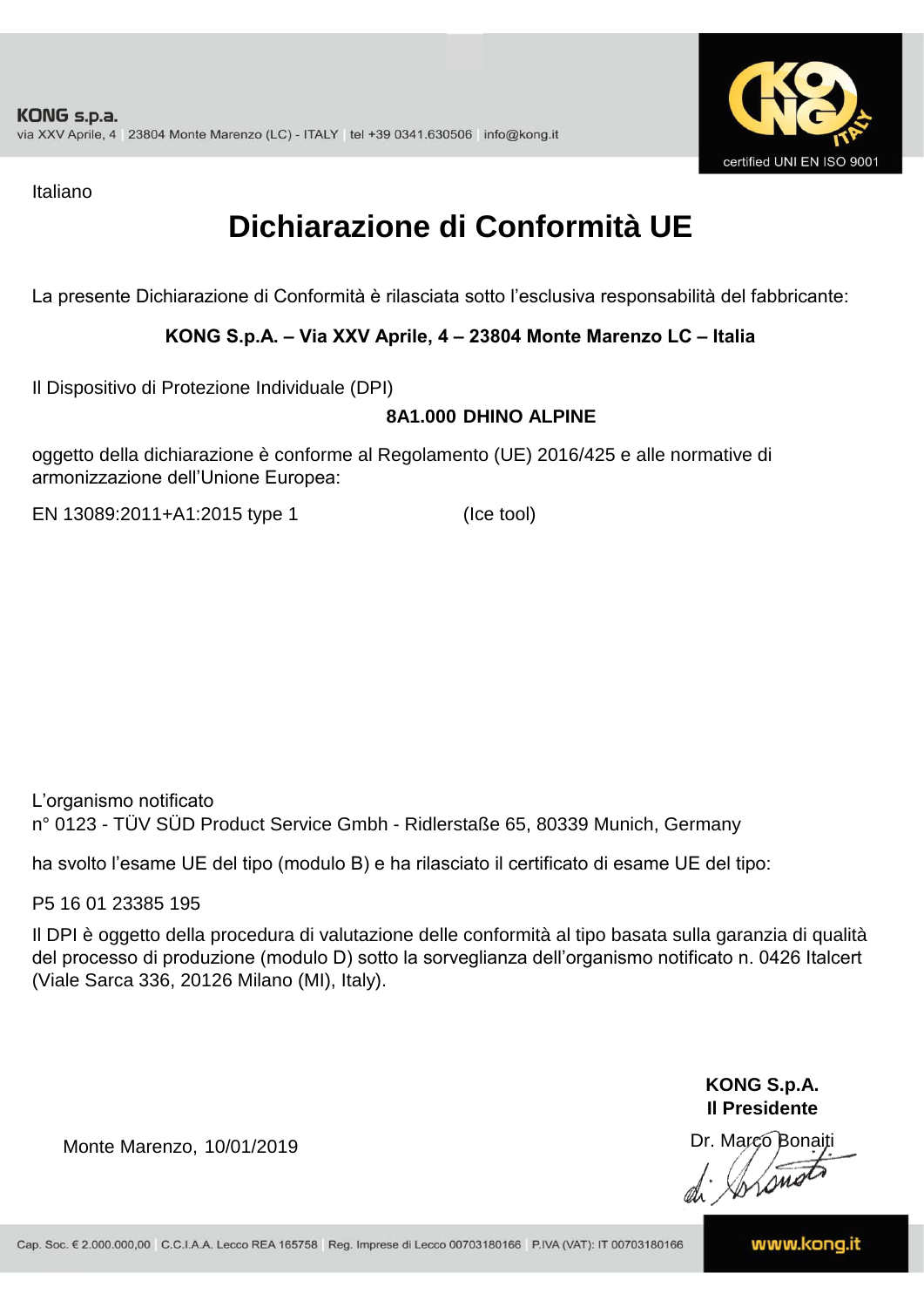

English

## **EU Declaration of Conformity**

This Declaration of Conformity is issued under the exclusive responsibility of the manufacturer:

#### **KONG S.p.A. – Via XXV Aprile, 4 – 23804 Monte Marenzo LC – Italia**

The Personal Protective Equipment (PPE)

#### **8A1.000 DHINO ALPINE**

subject to the declaration complies with Regulation (EU) 2016/425 and with European Union harmonisation standards:

EN 13089:2011+A1:2015 type 1 (Ice tool)

The notified body

n° 0123 - TÜV SÜD Product Service Gmbh - Ridlerstaße 65, 80339 Munich, Germany Has performed the EU examination for the type (module B), and has issued an EU examination certificate for the type:

P5 16 01 23385 195

The PPE is subject to the type conformity assessment procedure, based on the quality assurance of the production process (module D), under surveillance by the notified body n° 0426 Italcert (Viale Sarca 336, 20126 Milano (MI), Italy).

> **KONG S.p.A. The president**

Dr. Marco Bonaiti di Aromor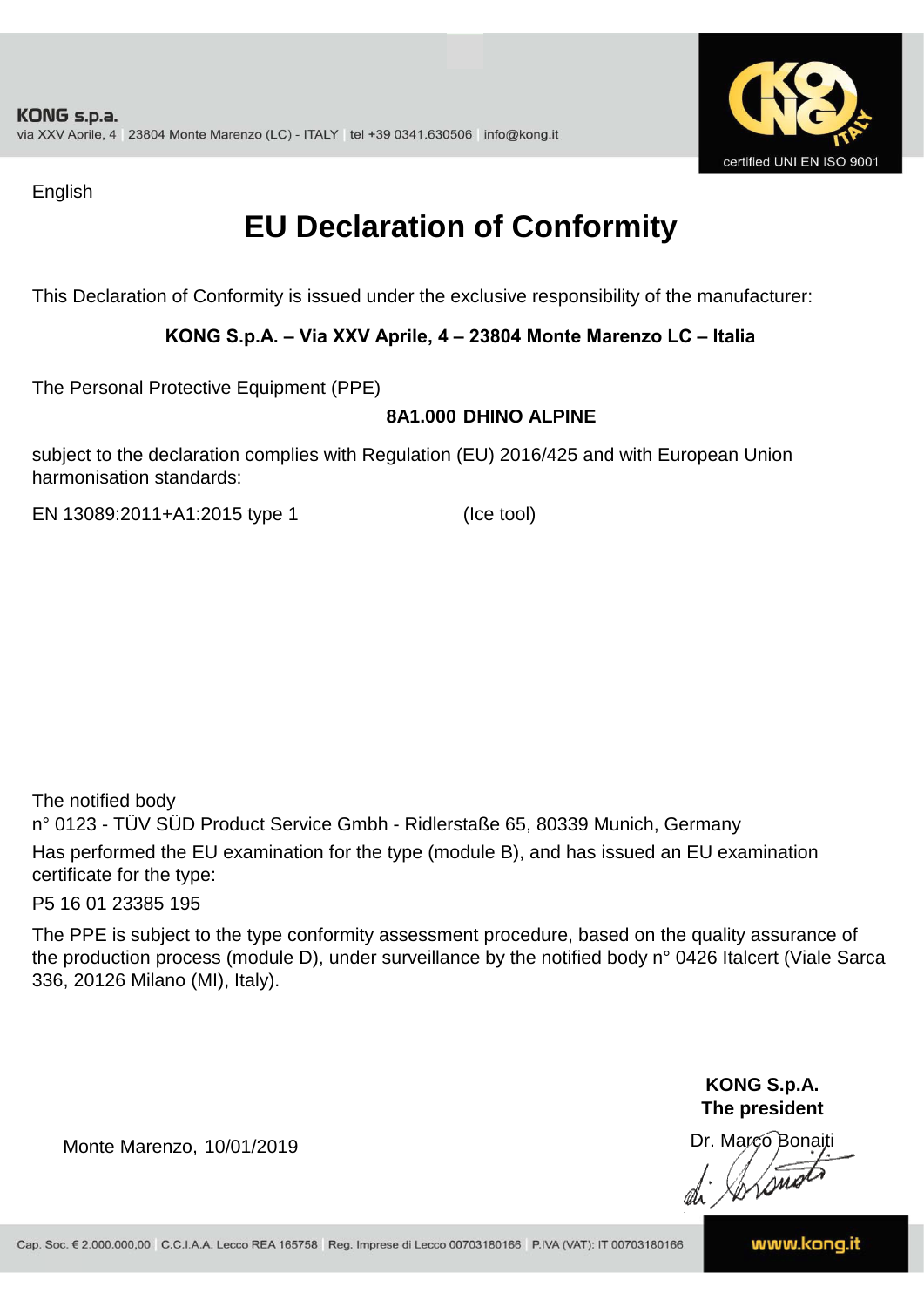

Français

## **Déclaration de conformité UE**

La présente Déclaration de Conformité est délivrée sous la responsabilité exclusive du Fabricant:

#### **KONG S.p.A. – Via XXV Aprile, 4 – 23804 Monte Marenzo LC – Italia**

L'Équipement de Protection Individuelle (EPI)

#### **8A1.000 DHINO ALPINE**

objet de la déclaration est conforme au Règlement (UE) 2016/425 et aux normes d'harmonisation de l'Union Européenne:

EN 13089:2011+A1:2015 type 1 (Ice tool)

L'organisme notifié n° 0123 - TÜV SÜD Product Service Gmbh - Ridlerstaße 65, 80339 Munich, Germany

a effectué l'examen UE de type (module B) et a délivré le certificat d'examen UE de type:

P5 16 01 23385 195

L'EPI est soumis à la procédure d'évaluation de conformité au type sur la base de l'assurance de la qualité du mode de production (module D) sous la supervision de l'organisme notifié n° 0426 Italcert (Viale Sarca 336, 20126 Milano (MI), Italy).

> **KONG S.p.A. Le Président**

Dr. Marco Bonaiti di Aromor

Monte Marenzo, 10/01/2019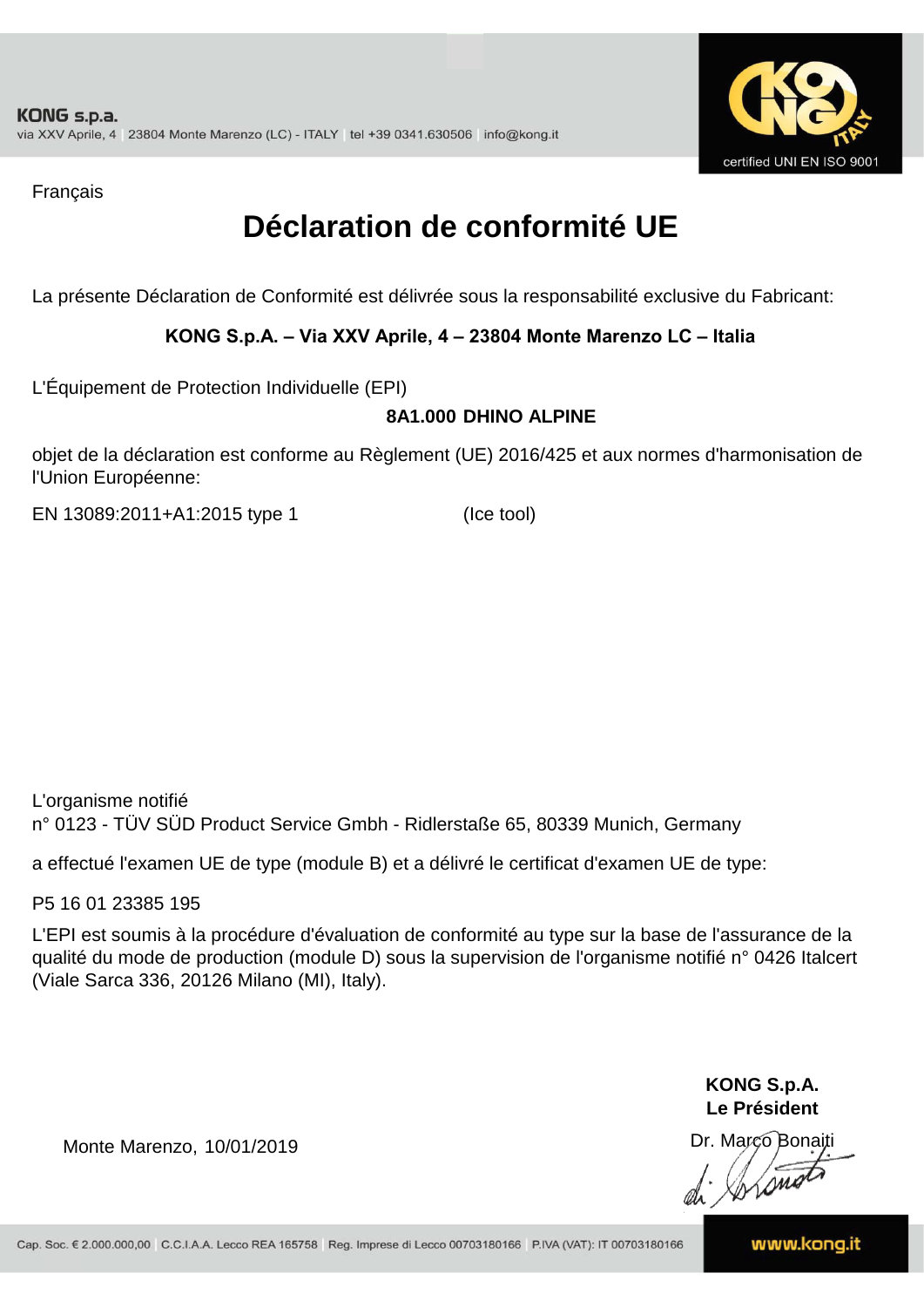

Deutsch

### **EU-Konformitätserklärung**

Die vorliegende Konformitätserklärung wird unter der alleinigen Verantwortung des Herstellers ausgestellt:

#### **KONG S.p.A. – Via XXV Aprile, 4 – 23804 Monte Marenzo LC – Italia**

Die persönliche Schutzausrüstung (PSA)

#### **8A1.000 DHINO ALPINE**

Gegenstand dieser Erklärung, entspricht der EU-Verordnung 2016/425 sowie den harmonisierten Normen der Europäischen Union:

EN 13089:2011+A1:2015 type 1 (Ice tool)

Die benannte Stelle

n° 0123 - TÜV SÜD Product Service Gmbh - Ridlerstaße 65, 80339 Munich, Germany hat die EU-Baumusterprüfung (Modul B) durchgeführt und die EU-Baumusterprüfbescheinigung ausgestellt:

P5 16 01 23385 195

Die PSA ist Gegenstand der Konformitätsbewertung anhand der Baumusterprüfung auf der Grundlage einer Qualitätssicherung des Produktionsprozesses (Modul D) unter der Überwachung durch die benannte Stelle Nr. 0426 Italcert (Viale Sarca 336, 20126 Milano (MI), Italy).

> **KONG S.p.A. Der Vorsitzende**

Dr. Marco Bonaiti

Monte Marenzo, 10/01/2019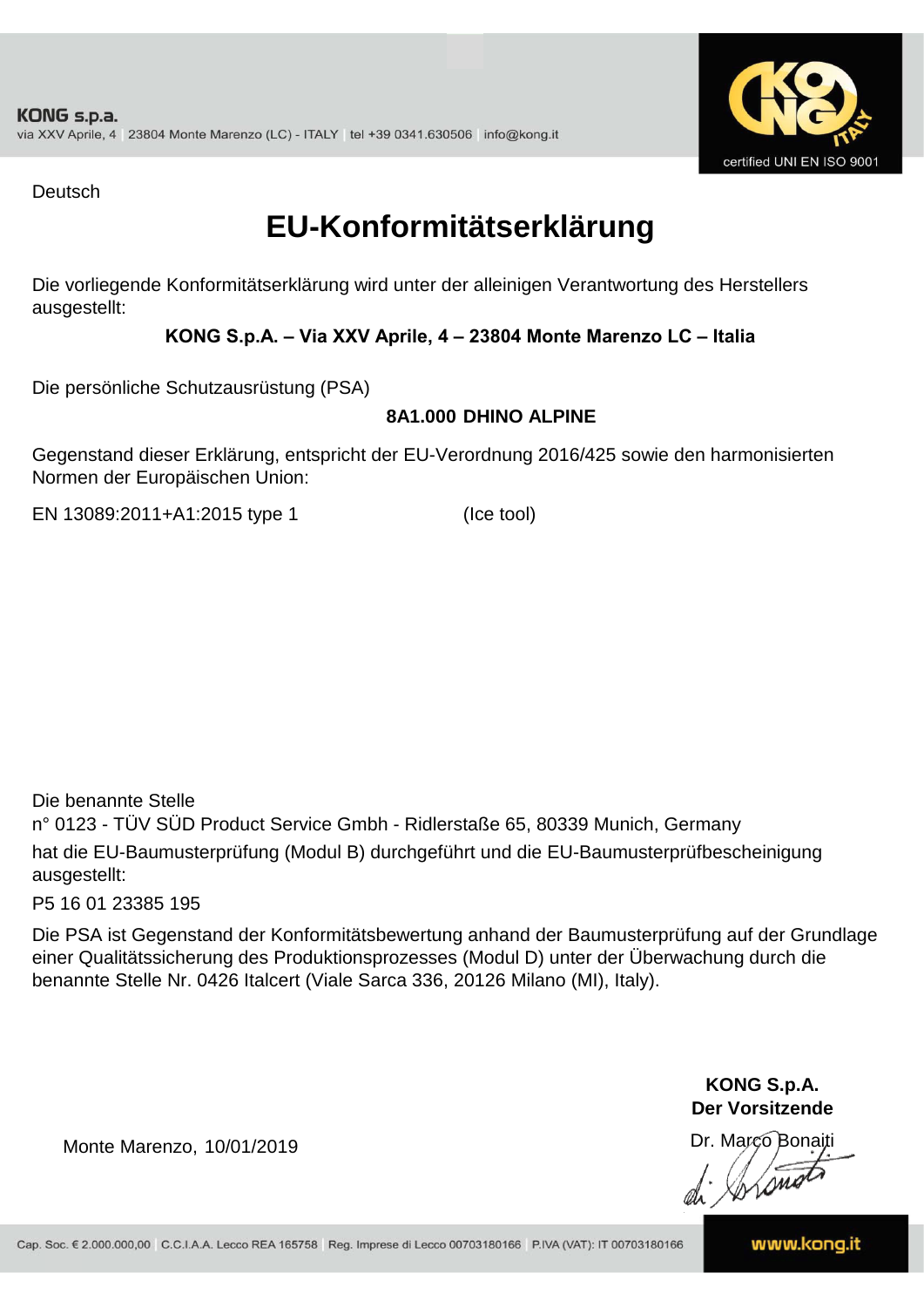

Español

### **Declaración de conformidad UE**

La presente Declaración de Conformidad se expide bajo la exclusiva responsabilidad del fabricante:

#### **KONG S.p.A. – Via XXV Aprile, 4 – 23804 Monte Marenzo LC – Italia**

El Equipo de Protección individual (EPI)

#### **8A1.000 DHINO ALPINE**

objeto de la declaración se ajusta al Reglamento (UE) 2016/425 y a las normativas de armonización de la Unión Europea:

EN 13089:2011+A1:2015 type 1

(Ice tool)

El organismo notificado n° 0123 - TÜV SÜD Product Service Gmbh - Ridlerstaße 65, 80339 Munich, Germany

ha realizado el examen UE de tipo (módulo B) y ha expedido el certificado de examen UE de tipo:

P5 16 01 23385 195

El EPI es objeto del procedimiento de evaluación de la conformidad con el tipo basada en el aseguramiento de la calidad del proceso de producción (módulo D) bajo la supervisión del organismo notificado nº 0426 Italcert (Viale Sarca 336, 20126 Milano (MI), Italy).

> **KONG S.p.A. El Presidente**

Dr. Marco Bonaiti di Aromor

Monte Marenzo, 10/01/2019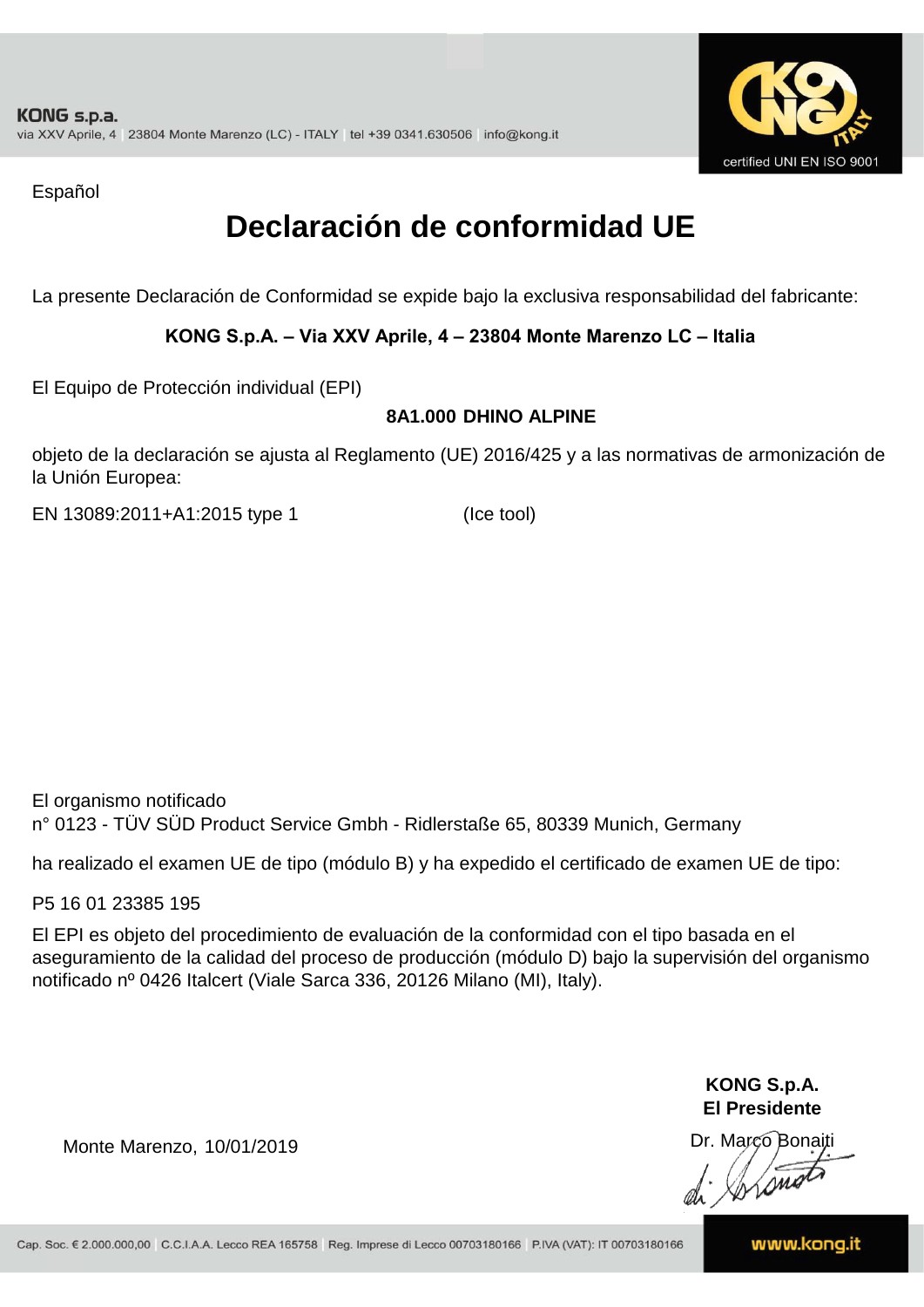

русский

### **Декларация соответствия ЕС**

Настоящая Декларация соответствия выдана под исключительную ответственность производителя:

#### **KONG S.p.A. – Via XXV Aprile, 4 – 23804 Monte Marenzo LC – Italia**

Средство индивидуальной защиты (СИЗ)

#### **8A1.000 DHINO ALPINE**

предмет декларации соответствует Регламенту (ЕС) 2016/425 и гармонизированным стандартам Европейского Союза:

EN 13089:2011+A1:2015 type 1 (Ice tool)

Уполномоченный орган

n° 0123 - TÜV SÜD Product Service Gmbh - Ridlerstaße 65, 80339 Munich, Germany провел испытание типового образца на соответствие требованиям ЕС (модуль B) и выдал сертификат испытаний типового образца на соответствие требованиям ЕС:

P5 16 01 23385 195

СИЗ является предметом процедуры оценки соответствия типовому образцу, основанной на обеспечении качества производственного процесса (модуль D) под наблюдением уполномоченного органа № 0426 — органа сертификации Italcert (Viale Sarca 336, 20126 Milano (MI), Italy).

> **KONG S.p.A. Президент**

Dr. Marco Bonaiti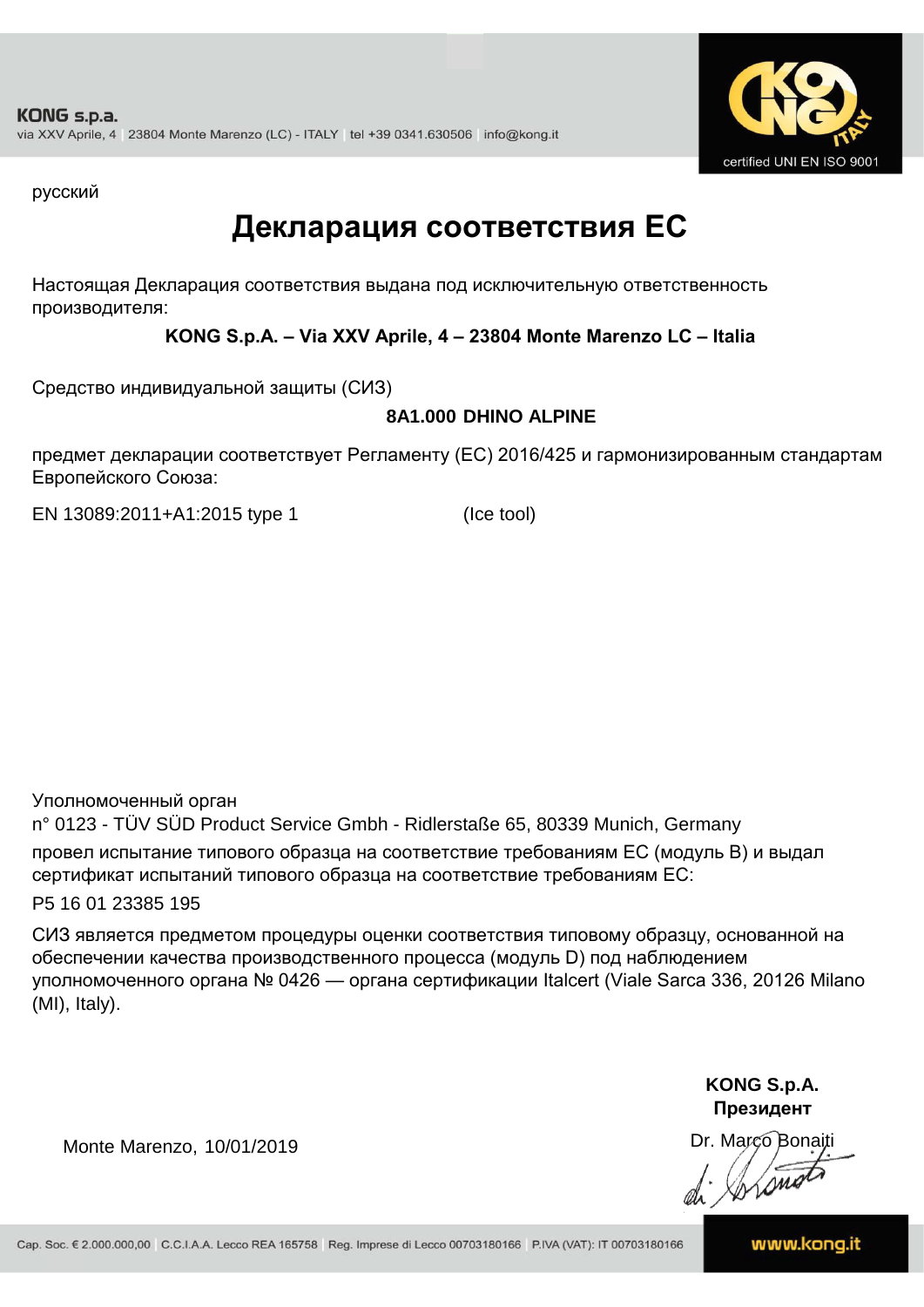

#### 中文

## **EU**符合性声明

本"符合性声明"由以下制造商全权负责发布:

#### **KONG S.p.A. – Via XXV Aprile, 4 – 23804 Monte Marenzo LC – Italia**

个人保护装备(PPE)

#### **8A1.000 DHINO ALPINE**

本声明的目标符合法规(EU) 2016/425和欧盟统一标准的规定:

EN 13089:2011+A1:2015 type 1 (Ice tool)

欧盟公告机构 n° 0123 - TÜV SÜD Product Service Gmbh - Ridlerstaße 65, 80339 Munich, Germany

进行了欧盟型式检验(模式B) 并颁发了欧盟型式检验证书:

P5 16 01 23385 195

PPE (个人保护装备) 在0426号公告机构Italcert (Viale Sarca 336, 20126 Milano (MI), Italy)的监督下, 在生产过程质量保证 ( 模式D) 的基础上进行合格评定程序。

> **KONG S.p.A. 总裁**

Dr. Marco Bonaiti di Simon

Monte Marenzo, 10/01/2019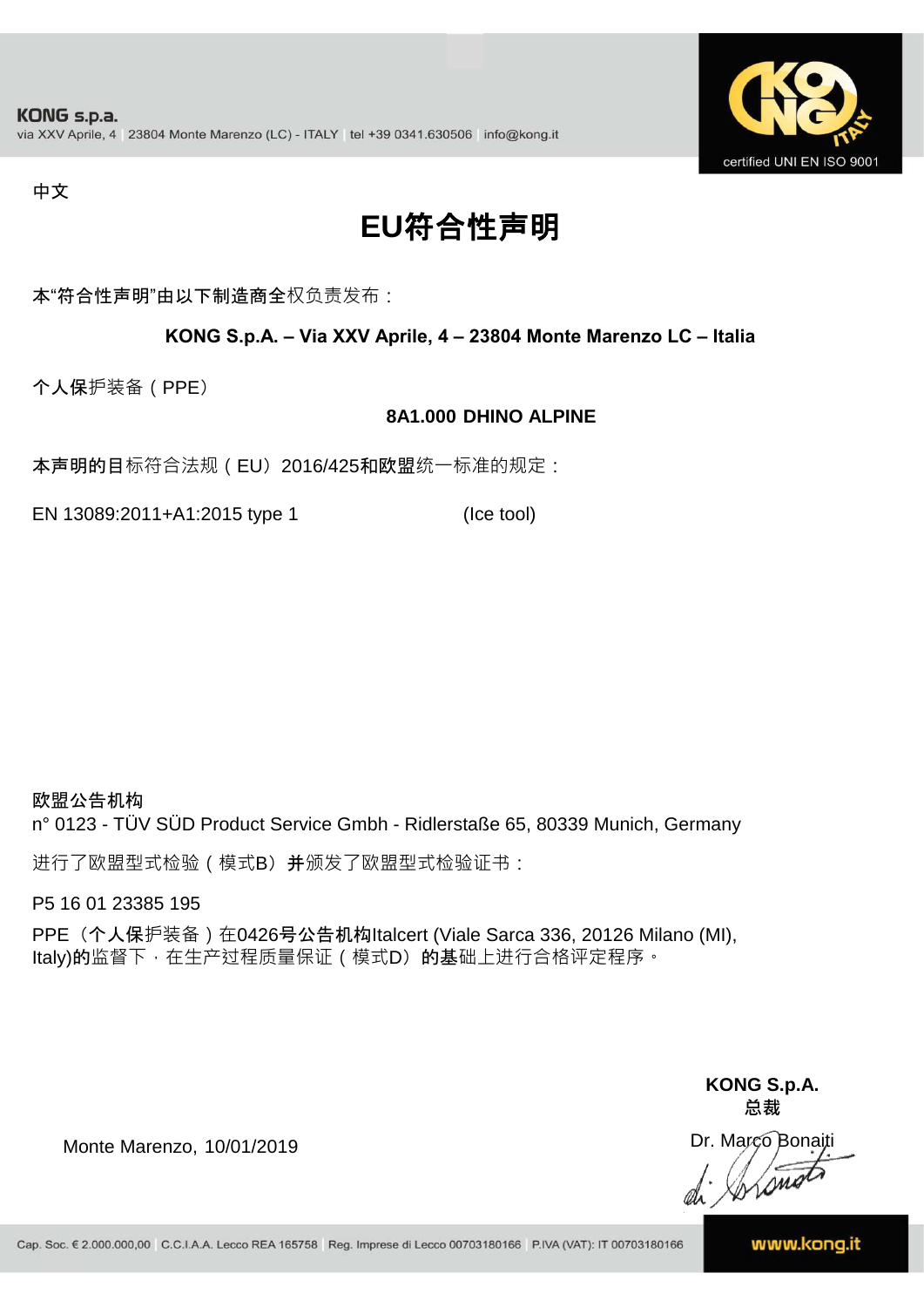

българск

### **Декларация за съответствие EU**

Настоящата Декларация за съответствие се издава под изключителната отговорност на производителя:

#### **KONG S.p.A. – Via XXV Aprile, 4 – 23804 Monte Marenzo LC – Italia**

Личното предпазно средство (ЛПС)

#### **8A1.000 DHINO ALPINE**

предмет на настоящата декларация е в съответствие с Регламент (ЕU) 2016/425 и хармонизираните стандарти на Европейския съюз:

EN 13089:2011+A1:2015 type 1 (Ice tool)

Нотифицираният организъм

n° 0123 - TÜV SÜD Product Service Gmbh - Ridlerstaße 65, 80339 Munich, Germany е провел изпитване EU за типово одобрение (формуляр "B") и е издал сертификат за типово одобрение ЕU:

P5 16 01 23385 195

Личното предпазно средство (ЛПС) е предмет на процедура за оценка на съответствието, основаваща се на гаранция на качеството на производствения процес (формуляр "D") под наблюдението на нотифицирания организъм № 0426 Italcert (Viale Sarca 336, 20126 Milano (MI), Italy).

> **KONG S.p.A. Председател**

Dr. Marco Bonaiti di Arono

Monte Marenzo, 10/01/2019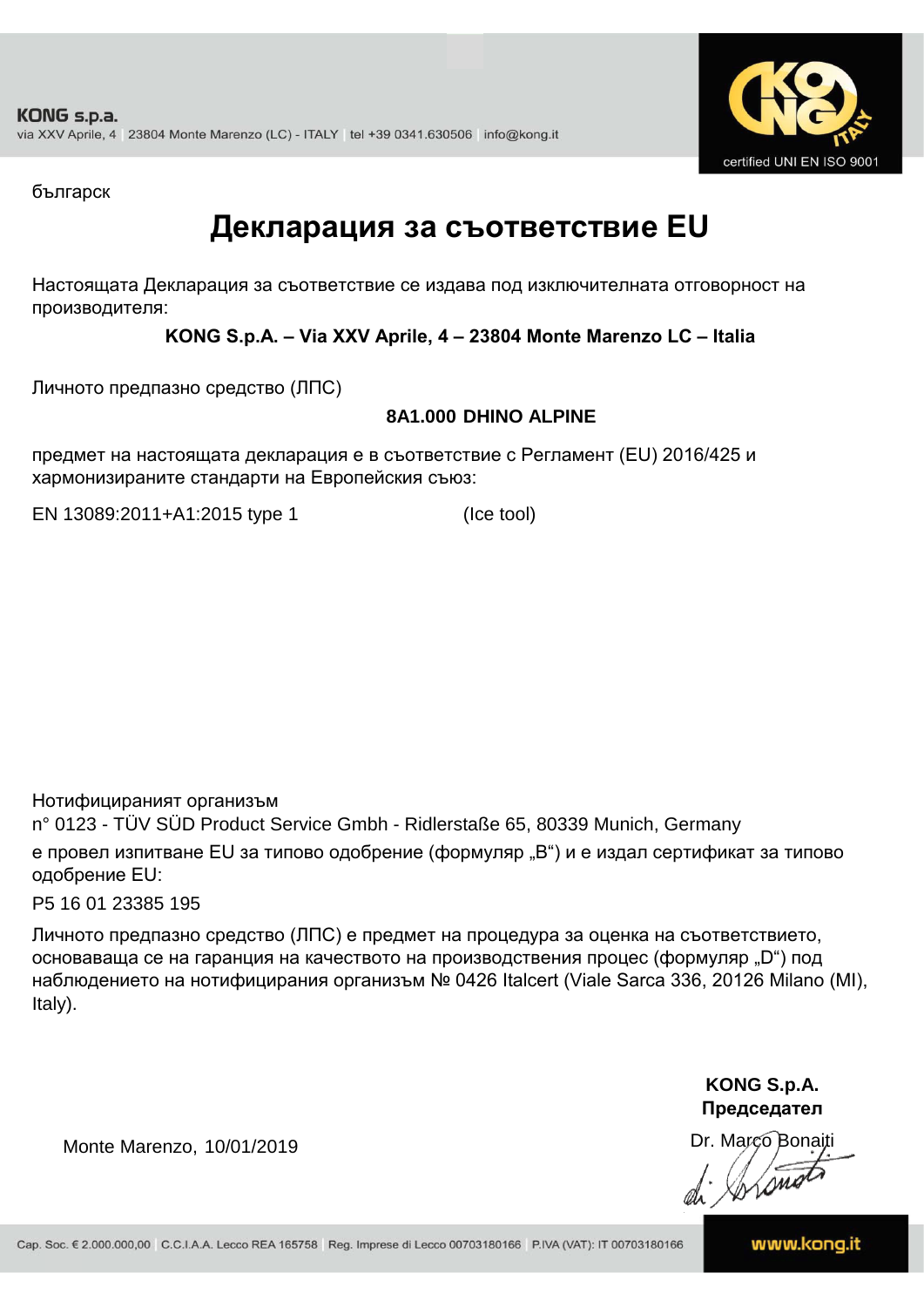

čeština

## **UE prohlášení o shodě**

Toto prohlášení o shodě je učiněno na výhradní zodpovědnost výrobce:

#### **KONG S.p.A. – Via XXV Aprile, 4 – 23804 Monte Marenzo LC – Italia**

Osobní ochranný prostředek (OOP)

#### **8A1.000 DHINO ALPINE**

který je předmětem prohlášení, splňuje požadavky nařízení (EU) 2016/425 a harmonizačních právních předpisů Evropské unie:

EN 13089:2011+A1:2015 type 1 (Ice tool)

Oznámený subjekt n° 0123 - TÜV SÜD Product Service Gmbh - Ridlerstaße 65, 80339 Munich, Germany

provedl UE přezkoušení typu (modul B) a vydal certifikát UE přezkoušení typu:

P5 16 01 23385 195

OOP podléhá postupu posouzení shody s typem založené na zajištění jakosti výrobního procesu (modul D) pod dohledem oznámeného subjektu č. 0426 Italcert (Viale Sarca 336, 20126 Milano (MI), Italy).

> **KONG S.p.A. Předseda**

Dr. Marco Bonaiti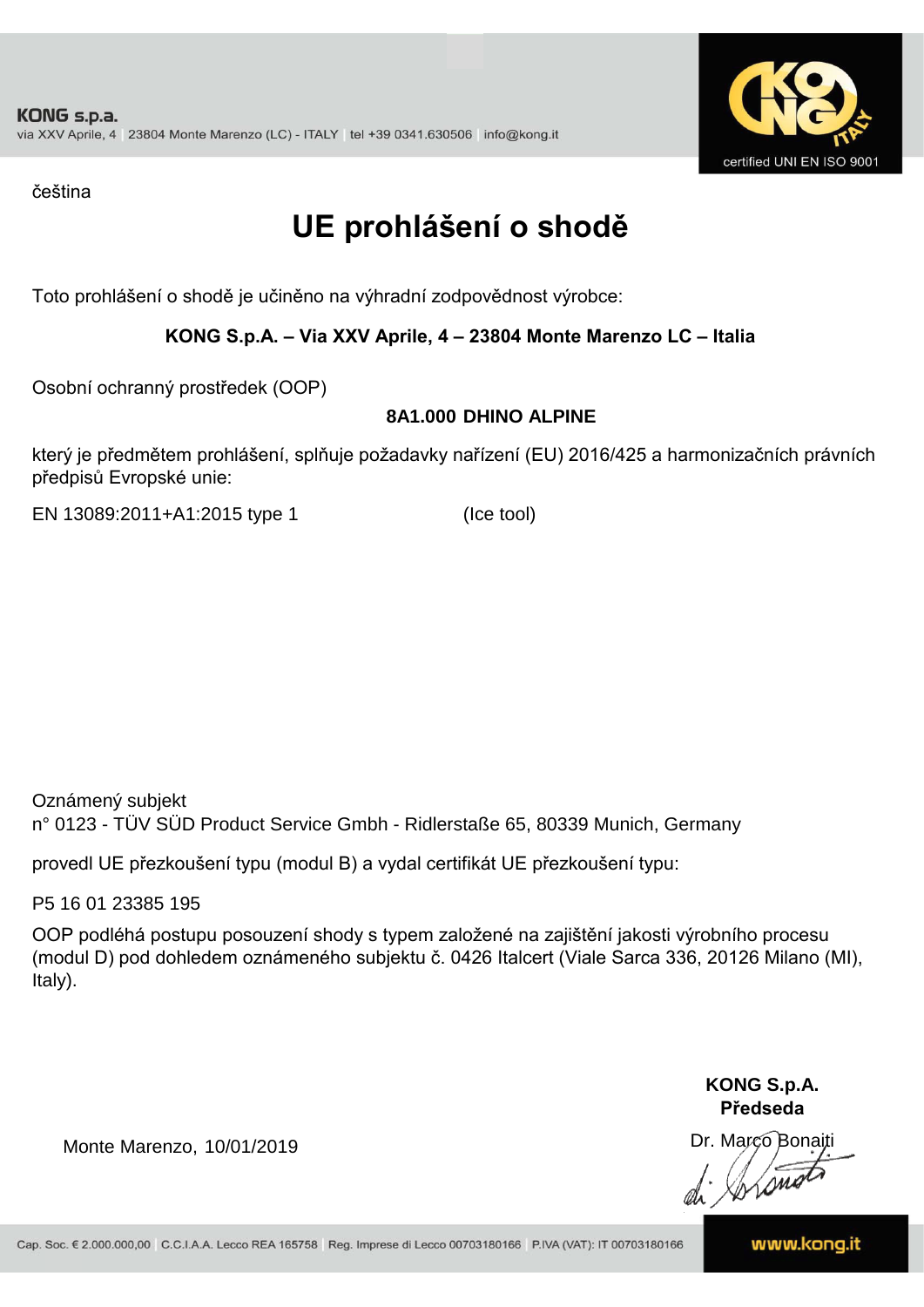

Hrvatski

## **EU Izjava o sukladnosti**

Ova se izjava o sukladnosti izdaje pod isključivom odgovornošću proizvođača:

**KONG S.p.A. – Via XXV Aprile, 4 – 23804 Monte Marenzo LC – Italia**

Osobna zaštitna oprema (OZO)

#### **8A1.000 DHINO ALPINE**

Predmet izjave u skladu je s Uredbom (EU) 2016/425 i sa zakonodavstvom Unije o usklađivanju:

EN 13089:2011+A1:2015 type 1 (Ice tool)

Prijavljeno tijelo n° 0123 - TÜV SÜD Product Service Gmbh - Ridlerstaße 65, 80339 Munich, Germany

obavilo je EU ispitivanje tipa (modul B) i izdalo potvrdu o EU ispitivanju tipa:

P5 16 01 23385 195

OZO je predmet postupka ocjenjivanja sukladnosti s tipom na temelju osiguranja kvalitete proizvodnog postupka (modul D) pod nadzorom prijavljenog tijela br. 0426 Italcert (Viale Sarca 336, 20126 Milano (MI), Italy).

> **KONG S.p.A. Direktor**

Dr. Marco Bonaiti

Monte Marenzo, 10/01/2019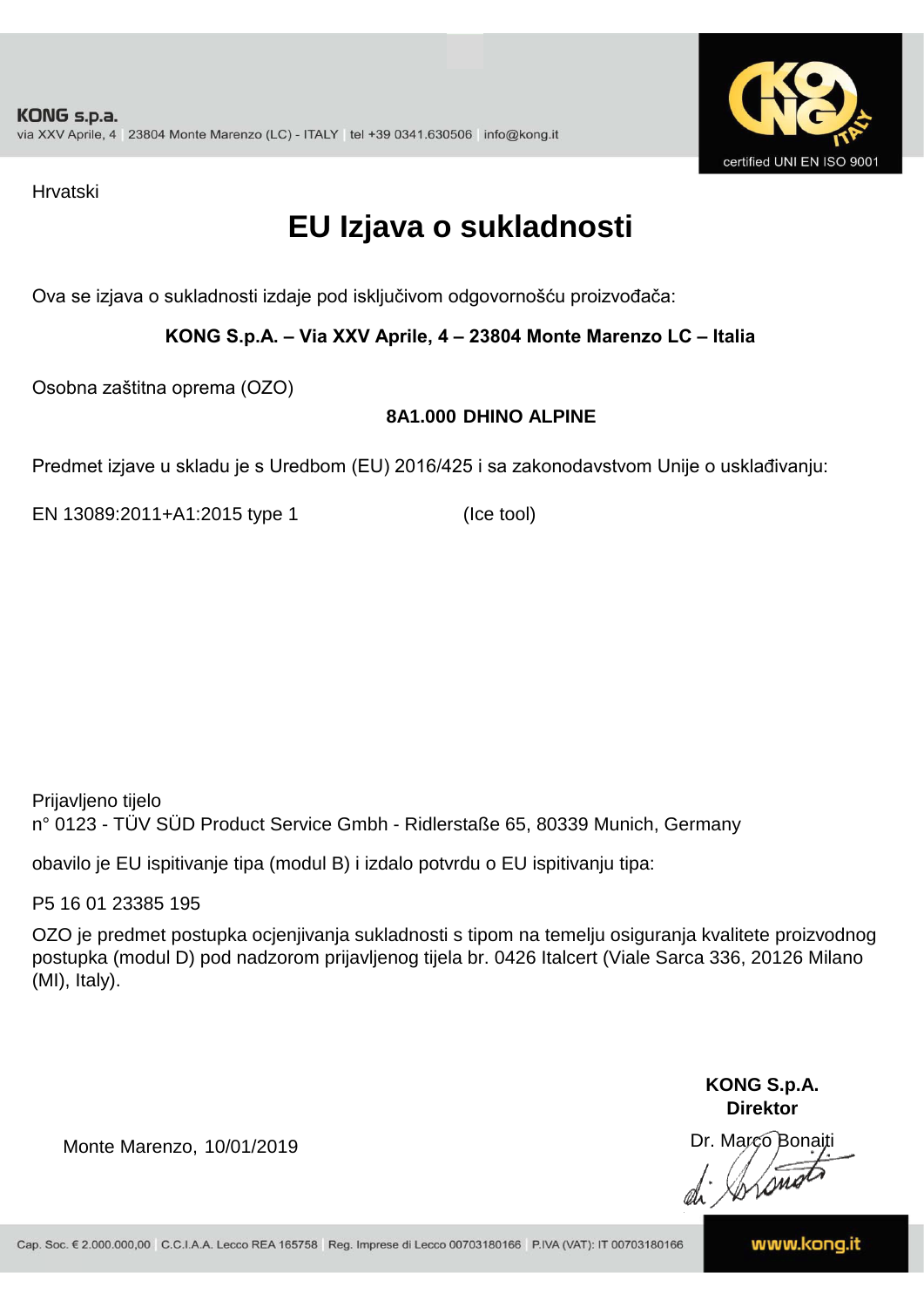

Dansk

### **EU-overensstemmelseserklæring**

Denne overensstemmelseserklæring udstedes på fabrikantens ansvar:

#### **KONG S.p.A. – Via XXV Aprile, 4 – 23804 Monte Marenzo LC – Italia**

Det personlige værnemiddel (PPE - PV'er)

#### **8A1.000 DHINO ALPINE**

anført i erklæringen er i overensstemmelse med forordning (EU) nr. 2016/425 og med EUharmoniseringslovgivningen:

EN 13089:2011+A1:2015 type 1 (Ice tool)

Det bemyndigede organ n° 0123 - TÜV SÜD Product Service Gmbh - Ridlerstaße 65, 80339 Munich, Germany

har foretaget en EU-typeafprøvning (Modul B) og har udstedt EU-typeafprøvningsattest:

P5 16 01 23385 195

Det personlige værnemiddel er genstand for proceduren for typeoverensstemmelse på grundlag af kvalitetssikring af fremstillingsprocessen (modul D) under tilsyn fra det bemyndigede organ nr. 0426 Italcert (Viale Sarca 336, 20126 Milano (MI), Italy).

> **KONG S.p.A. Formand**

Dr. Marco Bonaiti di Aromor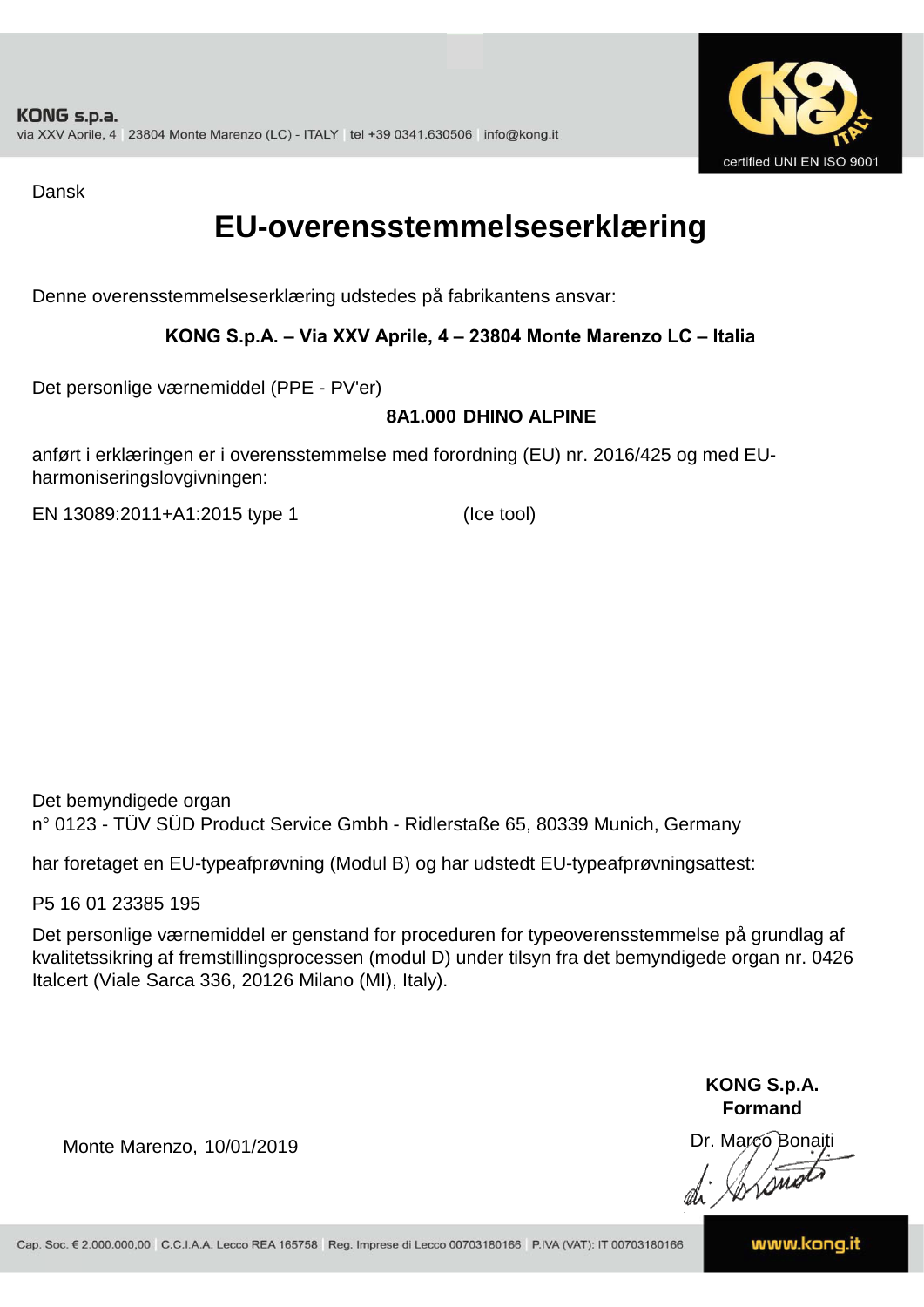

**Nederlands** 

### **EU-conformiteitsverklaring**

Deze conformiteitsverklaring wordt verstrekt op eigen verantwoording van de fabrikant:

#### **KONG S.p.A. – Via XXV Aprile, 4 – 23804 Monte Marenzo LC – Italia**

Het persoonlijk beschermingsmiddel (PBM)

#### **8A1.000 DHINO ALPINE**

voorwerp van deze verklaring, voldoet aan de Verordening (EU) 2016/425 en de harmonisatiewetgeving van de Europese Unie:

EN 13089:2011+A1:2015 type 1 (Ice tool)

De aangemelde instantie n° 0123 - TÜV SÜD Product Service Gmbh - Ridlerstaße 65, 80339 Munich, Germany

heeft het EU-typeonderzoek (module B) verricht en het certificaat van EU-typeonderzoek afgegeven:

P5 16 01 23385 195

Het PBM is onderworpen aan de conformiteitsbeoordelingsprocedure met het type op basis van kwaliteitsborging van het productieproces (module D) onder toezicht van de aangemelde instantie Italcert nr. 0426 (Viale Sarca 336, 20126 Milano (MI), Italy).

> **KONG S.p.A. De voorzitter**

Dr. Marco Bonaiti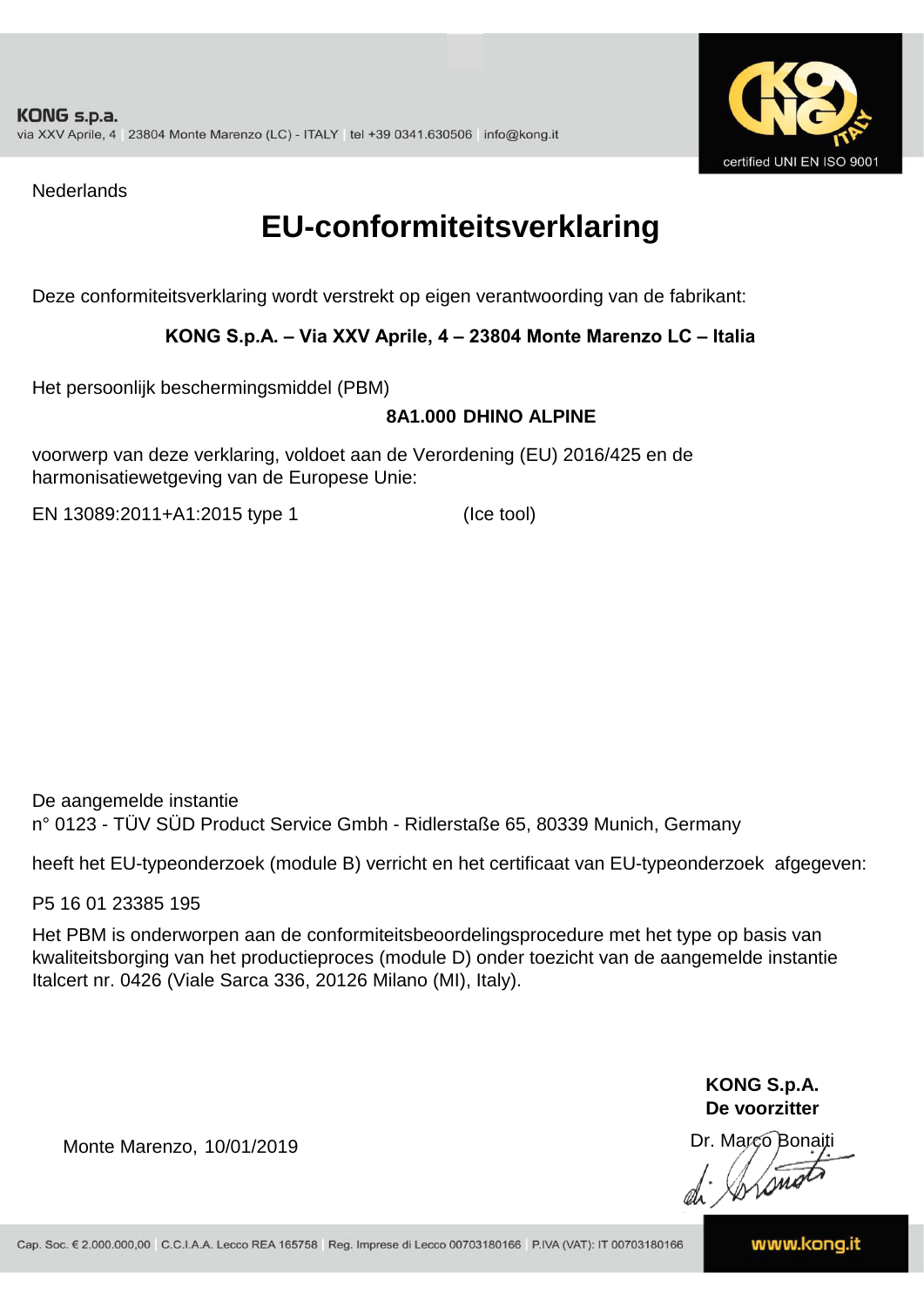

Eesti

### **EL-i vastavusdeklaratsioon**

See vastavusdeklaratsioon on välja antud järgmise tootja ainuvastutusel:

#### **KONG S.p.A. – Via XXV Aprile, 4 – 23804 Monte Marenzo LC – Italia**

Isikukaitsevahend

#### **8A1.000 DHINO ALPINE**

vastavusdeklaratsiooniga hõlmatud isikukaitsevahend vastab määrusele (EL) 2016/425 ja Euroopa Liidu ühtlustamisõigusaktidele:

EN 13089:2011+A1:2015 type 1 (Ice tool)

Teavitatud asutus n° 0123 - TÜV SÜD Product Service Gmbh - Ridlerstaße 65, 80339 Munich, Germany

on teinud tüübihindamise (moodul B) ja väljastanud tüübihindamissertifikaadi:

P5 16 01 23385 195

Isikukaitsevahendile kohaldatakse tootmiskvaliteedi tagamisel põhinevat tüübivastavuse hindamise menetlust (moodul B) teavitatud asutuse 0426 Italcert (Viale Sarca 336, 20126 Milano (MI), Italy) järelevalve all.

> **KONG S.p.A. Esimees**

Dr. Marco Bonaiti di Stono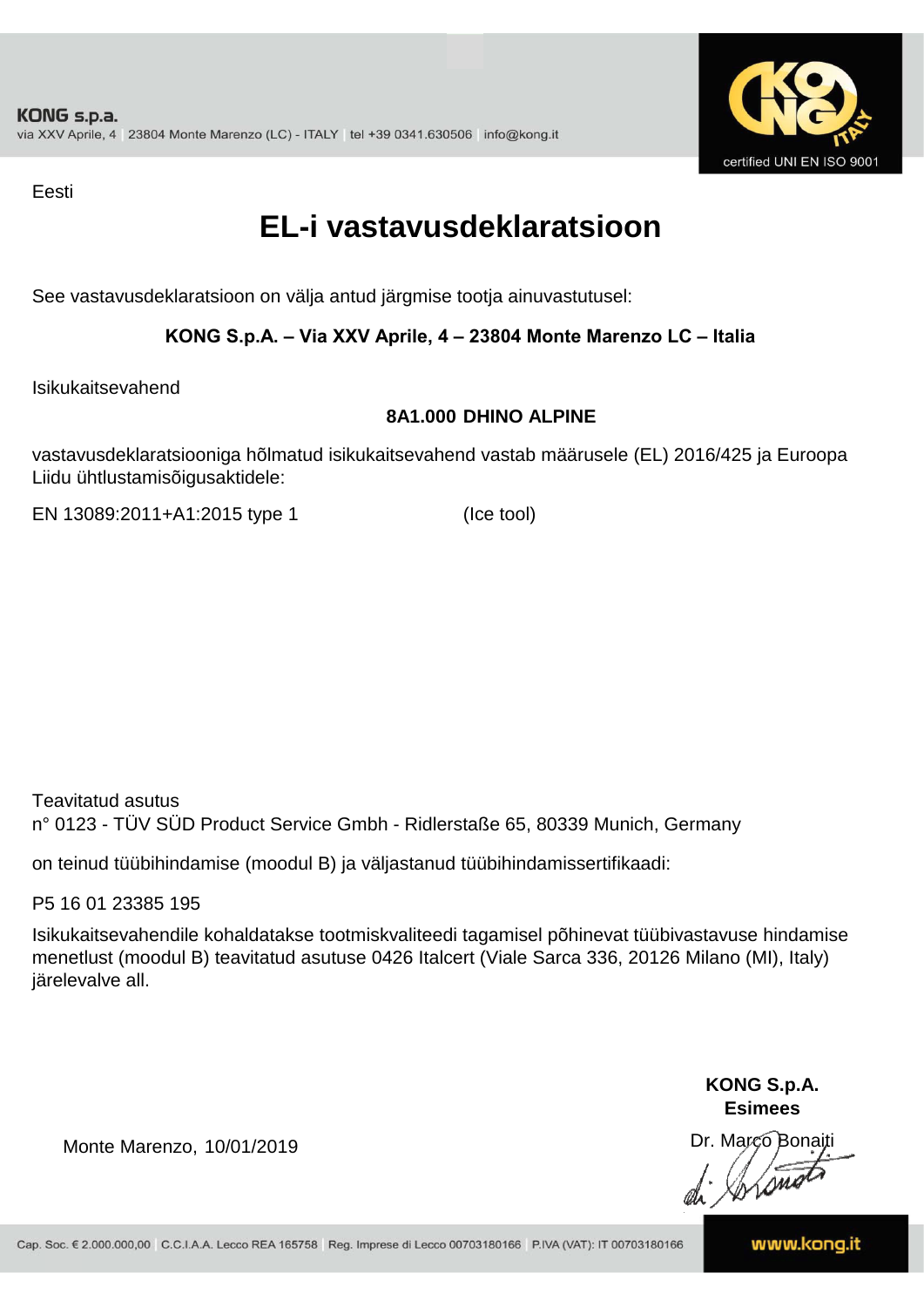

Suomi

### **EU-vaatimustenmukaisuusvakuutus**

Tämä vaatimustenmukaisuusvakuutus on annettu valmistajan yksinomaisella vastuulla:

**KONG S.p.A. – Via XXV Aprile, 4 – 23804 Monte Marenzo LC – Italia**

Vakuutuksen kohteena oleva henkilönsuojain

#### **8A1.000 DHINO ALPINE**

on neuvoston asetuksen (EU) N:o 2016/425 ja unionin yhdenmukaistamislainsäädännön mukainen:

EN 13089:2011+A1:2015 type 1 (Ice tool)

Ilmoitettu laitos n° 0123 - TÜV SÜD Product Service Gmbh - Ridlerstaße 65, 80339 Munich, Germany

suoritti EU-tyyppitarkastuksen (moduuli B) ja antoi EU-tyyppitarkastustodistuksen:

P5 16 01 23385 195

Henkilönsuojaimeen sovelletaan tuotantoprosessin laadunvarmistukseen perustuvaa tyypinmukaisuutta (moduuli D) ilmoitetun laitoksen Italcert (Viale Sarca 336, 20126 Milano (MI), Italy) numero 0426 valvonnassa.

> **KONG S.p.A. Presidentti**

Dr. Marco Bonaiti di Simon

Monte Marenzo, 10/01/2019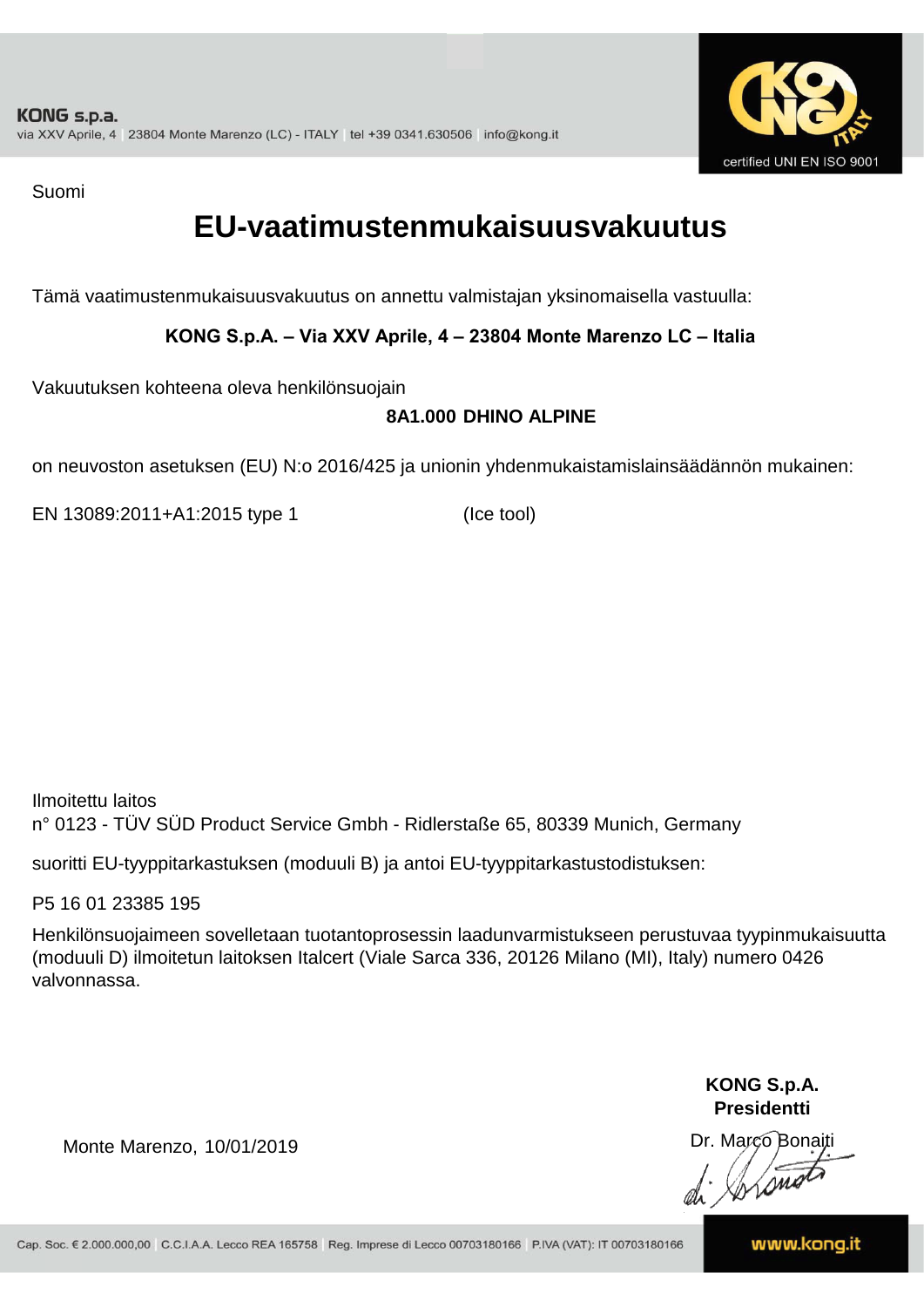

Gàidhlig

## **Dearbhú Comhréireachta de chuid AE**

Eisítear an Dearbhú Comhréireachta seo faoi fhreagracht eisiach an monaróra:

#### **KONG S.p.A. – Via XXV Aprile, 4 – 23804 Monte Marenzo LC – Italia**

Comhlíonann an Trealamh Cosanta Pearsanta (TCP)

#### **8A1.000 DHINO ALPINE**

faoi réir an dearbhaithe Rialachán (AE) 2016/425 agus caighdeáin chomhchuibhithe an Aontais Eorpaigh:

EN 13089:2011+A1:2015 type 1 (Ice tool)

An comhlacht dá dtugtar fógra n° 0123 - TÜV SÜD Product Service Gmbh - Ridlerstaße 65, 80339 Munich, Germany

rinne sé an scrúdú AE don chineál (modúl B), agus d'eisigh sé deimhniú ar chineálscrúdú AE:

P5 16 01 23385 195

Tá an TCP faoi réir an nós imeachta um measúnú comhréireacha cineálacha, bunaithe ar dhearbhú cáilíochta an phróisis táirgthe (modúl D), faoi fhaireachas an chomhlachta dá dtugtar fógra, uimh. 0426 Italcert (Viale Sarca 336, 20126 Milano (MI), Italy).

> **KONG S.p.A. An tUachtarán**

Dr. Marco Bonaiti di Stono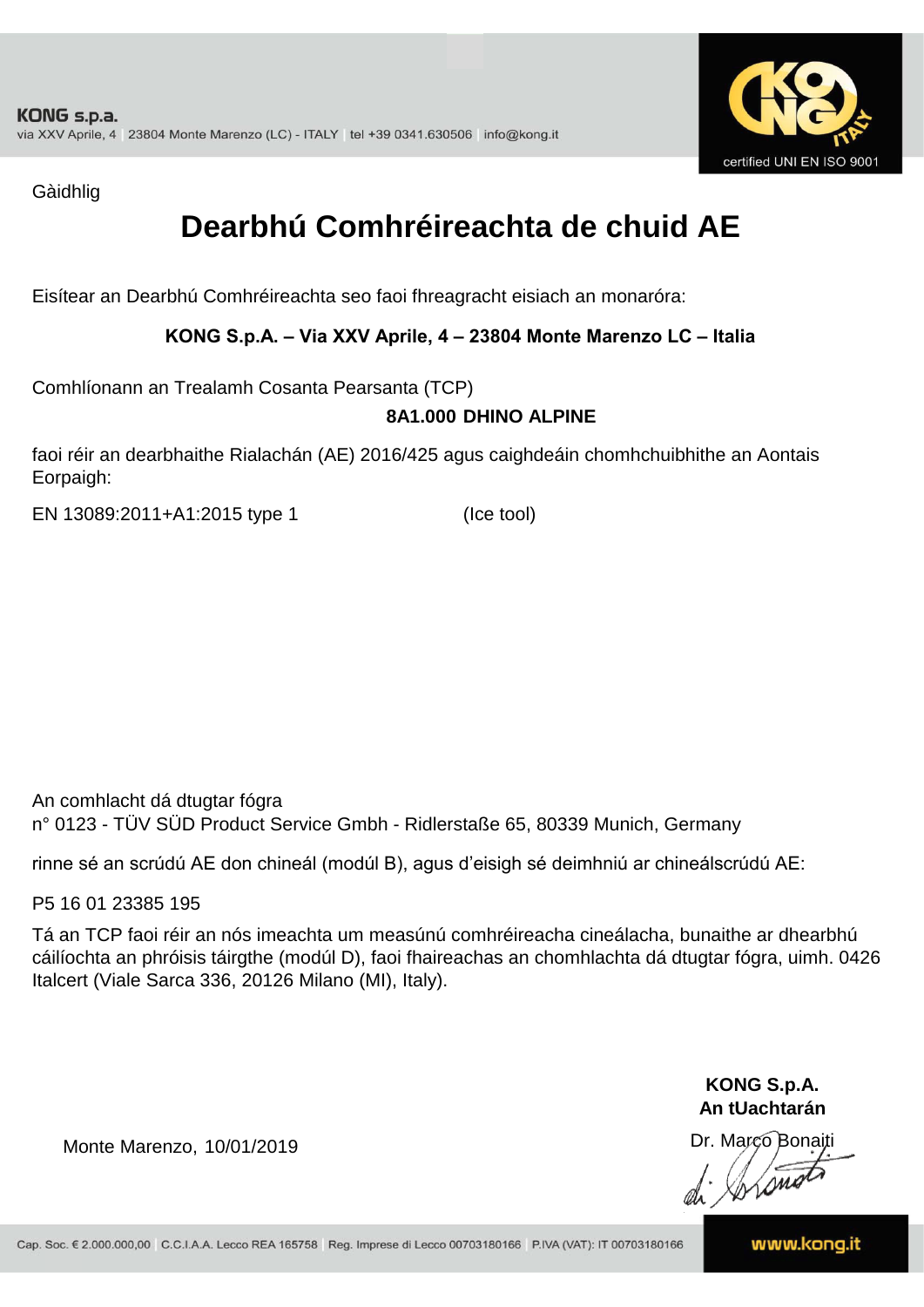

Ελληνικά

## **Δήλωση συμμόρφωσης ΕE**

Η παρούσα δήλωση συμμόρφωσης εκδίδεται με την αποκλειστική ευθύνη του κατασκευαστή:

#### **KONG S.p.A. – Via XXV Aprile, 4 – 23804 Monte Marenzo LC – Italia**

Η συσκευή ατομικής προστασίας (ΜΑΠ)

#### **8A1.000 DHINO ALPINE**

αντικείμενο της δήλωσης συμμορφώνεται με τον κανονισμό (ΕΕ) 2016/425 και τα πρότυπα εναρμόνισης της Ευρωπαϊκής Ένωσης:

EN 13089:2011+A1:2015 type 1 (Ice tool)

Ο κοινοποιημένος οργανισμός

n° 0123 - TÜV SÜD Product Service Gmbh - Ridlerstaße 65, 80339 Munich, Germany πραγματοποίησε την εξέταση τύπου ΕΕ (έγγραφο Β) και εξέδωσε το πιστοποιητικό εξέτασης ΕΕ του τύπου:

P5 16 01 23385 195

Το ΜΑΠ υπόκειται στη διαδικασία αξιολόγησης της συμμόρφωσης τύπου με βάση τη διασφάλιση ποιότητας της παραγωγικής διαδικασίας (έγγραφο D) υπό την εποπτεία του κοινοποιημένου οργανισμού αριθ. 0426 Italcert (Viale Sarca 336, 20126 Milano (MI), Italy).

> **KONG S.p.A. Ο Πρόεδρος**

Dr. Marco Bonaiti di Aromor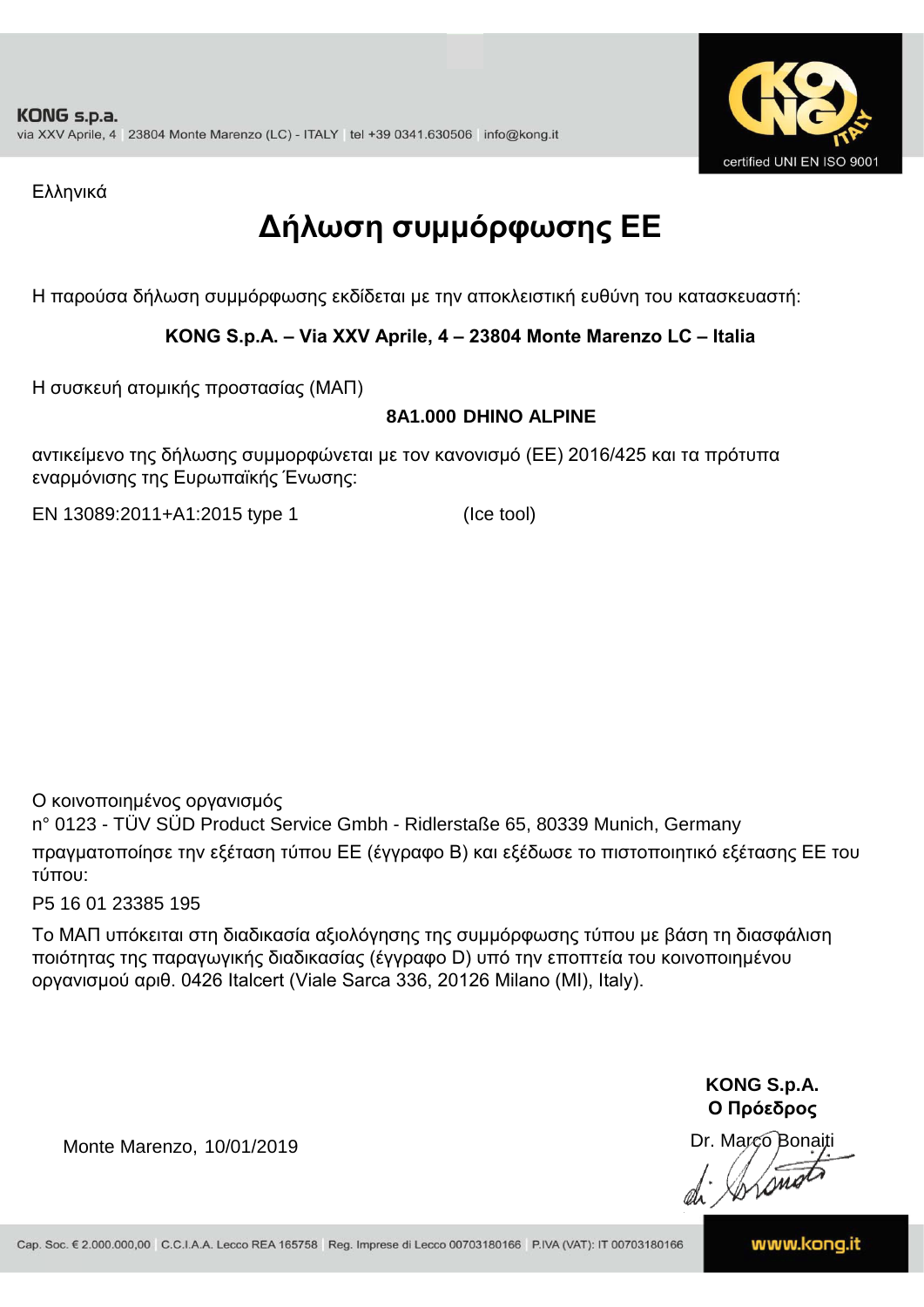

Magyar

## **EU Megfelelőségi nyilatkozat**

Ez a Megfelelőségi nyilatkozat az alábbi gyártó kizárólagos felelőssége alatt került kibocsátásra:

#### **KONG S.p.A. – Via XXV Aprile, 4 – 23804 Monte Marenzo LC – Italia**

Az egyéni védőfelszerelés

#### **8A1.000 DHINO ALPINE**

mely a nyilatkozat tárgyát képezi, megfelel az (EU) 2016/425 szabályozásának és az Európai Unió harmonizált szabványainak:

EN 13089:2011+A1:2015 type 1 (Ice tool)

A bejelentett szervezet n° 0123 - TÜV SÜD Product Service Gmbh - Ridlerstaße 65, 80339 Munich, Germany

elvégezte az EU-típusvizsgálatot ("B" modul), és kiadta az EU-típusvizsgálati tanúsítványt:

P5 16 01 23385 195

Az egyéni védőfelszerelés a gyártási folyamat minőség biztosításán alapuló megfelelőségértékelés tárgya (D modul), melynek felügyeletét az Italcert (Viale Sarca 336, 20126 Milano (MI), Italy). 0426 sz. hitelesítést végző szervezet végzi.

> **KONG S.p.A. Elnök**

Dr. Marco Bonaiti di Aromor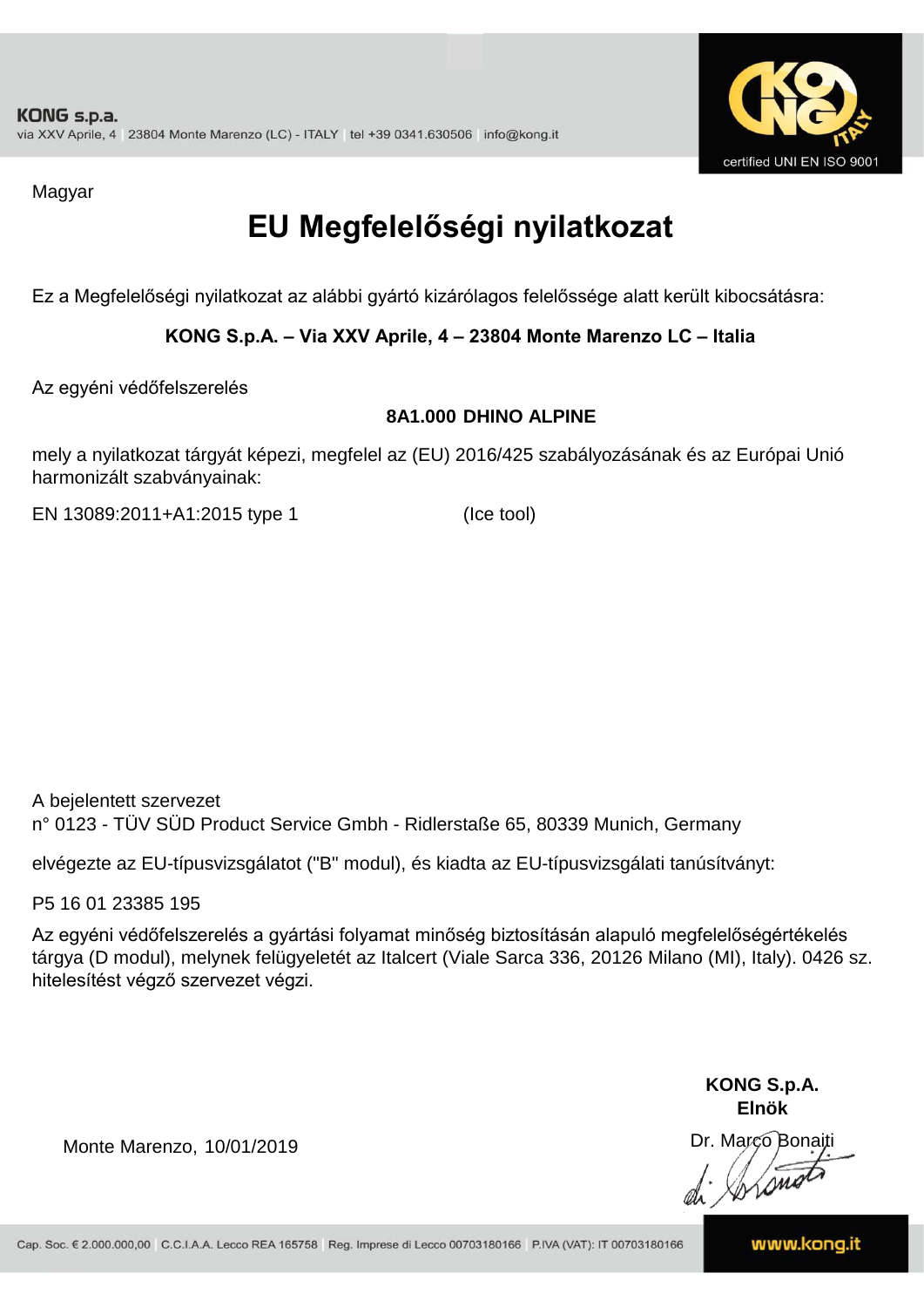

Latviešu

### **ES atbilstības deklarācija**

Šī atbilstības deklarācija ir izdota vienīgi uz ražotāja atbildību:

#### **KONG S.p.A. – Via XXV Aprile, 4 – 23804 Monte Marenzo LC – Italia**

Individuālais aizsardzības līdzeklis (IAL)

#### **8A1.000 DHINO ALPINE**

deklarācijas priekšmets atbilst Regulai (ES) 2016/425 un Eiropas Savienības saskaņošanas tiesību aktiem:

EN 13089:2011+A1:2015 type 1 (Ice tool)

Paziņotā struktūra n° 0123 - TÜV SÜD Product Service Gmbh - Ridlerstaße 65, 80339 Munich, Germany

veica ES tipa pārbaudi (B modulis) un izdeva ES tipa pārbaudes sertifikātu:

P5 16 01 23385 195

Uz IAL attiecas atbilstības novērtēšanas procedūra "Atbilstība tipam, pamatojoties uz kvalitātes nodrošināšanu ražošanas procesā" (D modulis) paziņotās struktūras Italcert (Viale Sarca 336, 20126 Milano (MI), Italy), Nr. 0426 uzraudzībā.

> **KONG S.p.A. Priekšsēdētājs**

Dr. Marco Bonaiti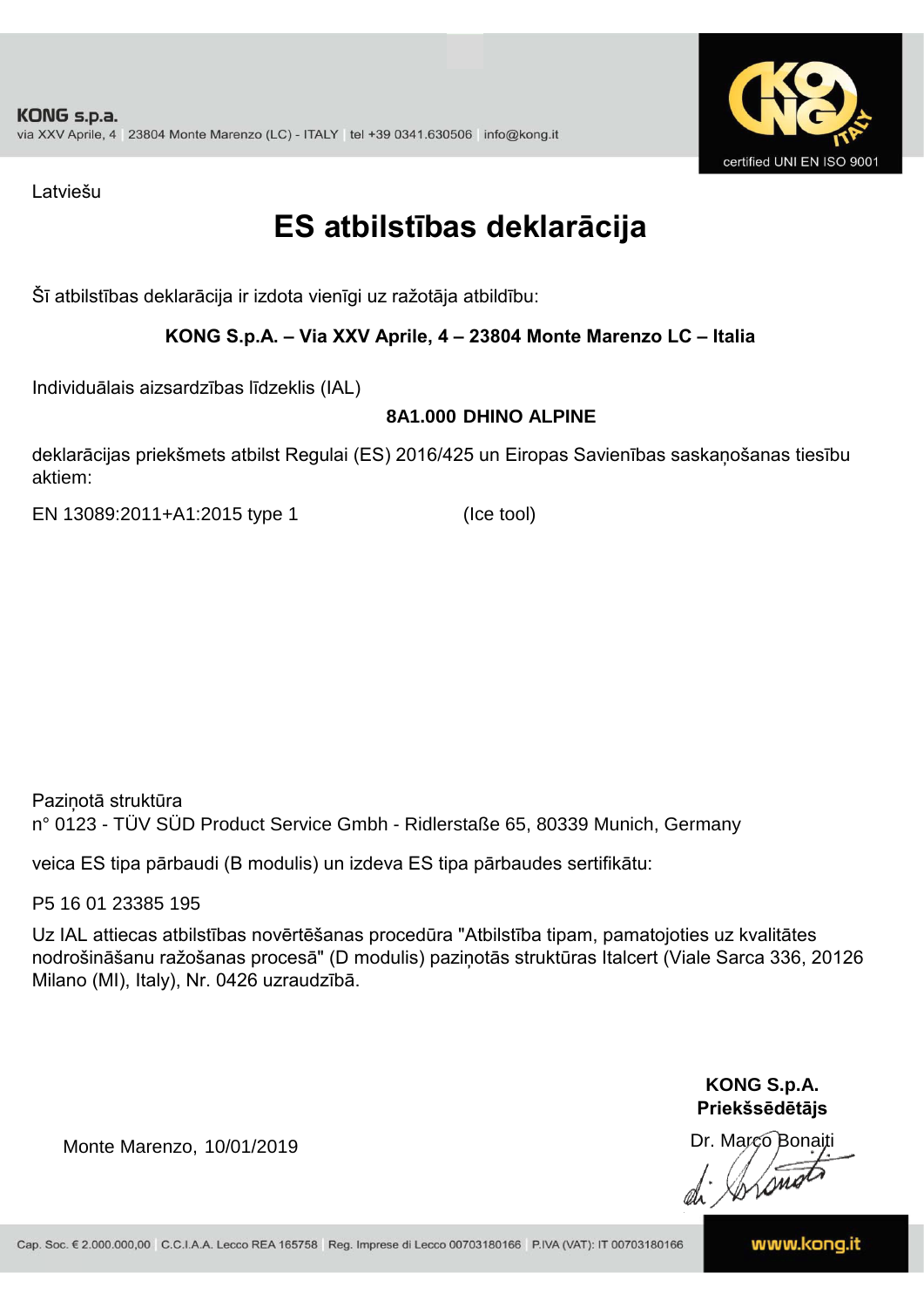

Lietuvių

### **ES atitikties deklaracija**

Ši atitikties deklaracija išduota tik gamintojo išimtine atsakomybe:

#### **KONG S.p.A. – Via XXV Aprile, 4 – 23804 Monte Marenzo LC – Italia**

Asmeninės Apsaugos Priemonė (IAL)

#### **8A1.000 DHINO ALPINE**

deklaracijos objektas atitinka (ES) Reglamentą 2016/425 ir Europos Sąjungos derinimo teisės aktus:

EN 13089:2011+A1:2015 type 1 (Ice tool)

Notifikuotoji įstaiga n° 0123 - TÜV SÜD Product Service Gmbh - Ridlerstaße 65, 80339 Munich, Germany

atliko ES tyrimą tipo (B modulis) ir išdavė ES tyrimo sertifikatą tipo:

P5 16 01 23385 195

AAP taikoma atitikties vertinimo pagal tipą procedūra, pagrįsta gamybos proceso kokybės užtikrinimu (D modulis), prižiūrint notifikuotajai įstaigai nr. 0426 Italcert (Viale Sarca 336, 20126 Milano (MI), Italy).

> **KONG S.p.A. Prezidentas**

Dr. Marco Bonaiti di Arono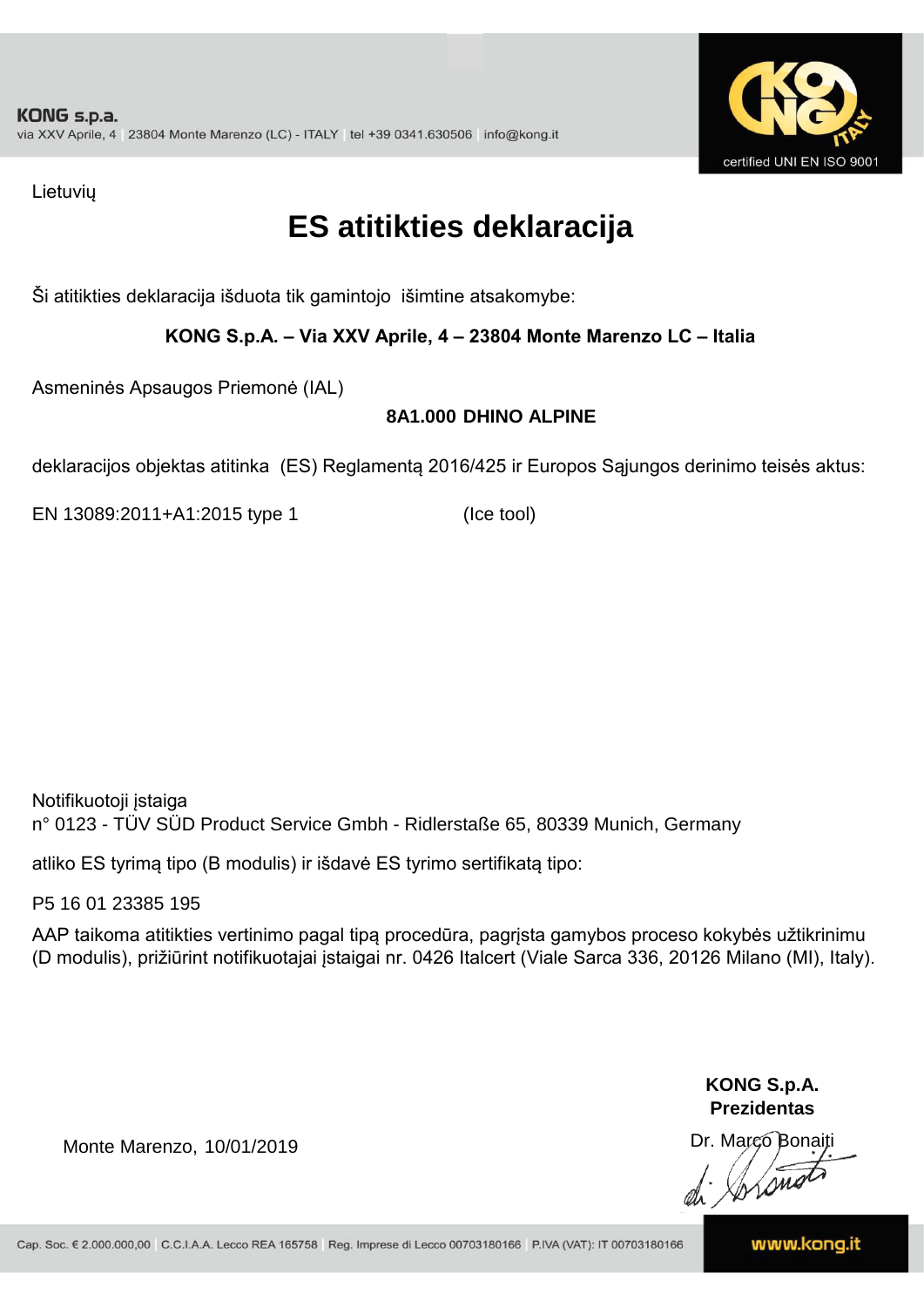

Malti

## **Dikjarazzjoni ta' Konformità tal-UE**

Id-Dikjarazzjoni ta' Konformità tinħareġ taħt ir-responsabbiltà unika tal-manifattur:

#### **KONG S.p.A. – Via XXV Aprile, 4 – 23804 Monte Marenzo LC – Italia**

It-Tagħmir ta' Protezzjoni Personali (TPP-PPE)

#### **8A1.000 DHINO ALPINE**

l-għan tad-dikjarazzjoni huwa f'konformità ma' Regolament (UE) 2016/425 u tal-istandards t'armonizzazzjoni tal-Unjoni Ewropea:

EN 13089:2011+A1:2015 type 1 (Ice tool)

Il-korp notifikat n° 0123 - TÜV SÜD Product Service Gmbh - Ridlerstaße 65, 80339 Munich, Germany

wettaq l-eżami tal-UE tat-tip (modulu B) u ħareġ iċ-ċertifikat tal-eżami tal-UE tat-tip:

P5 16 01 23385 195

It-TPI huwa suġġett għall-proċedura ta' valutazzjoni għat-tip abbażi tal-garanzija ta' kwalità tal-proċess ta' produzzjoni (modulu D) taħt is-sorveljanza tal-korp notifikat nru. 0426 Italcert (Viale Sarca 336, 20126 Milano (MI), Italy).

> **KONG S.p.A. Iċ-Ċermin**

Dr. Marco Bonaiti di Simon

Monte Marenzo, 10/01/2019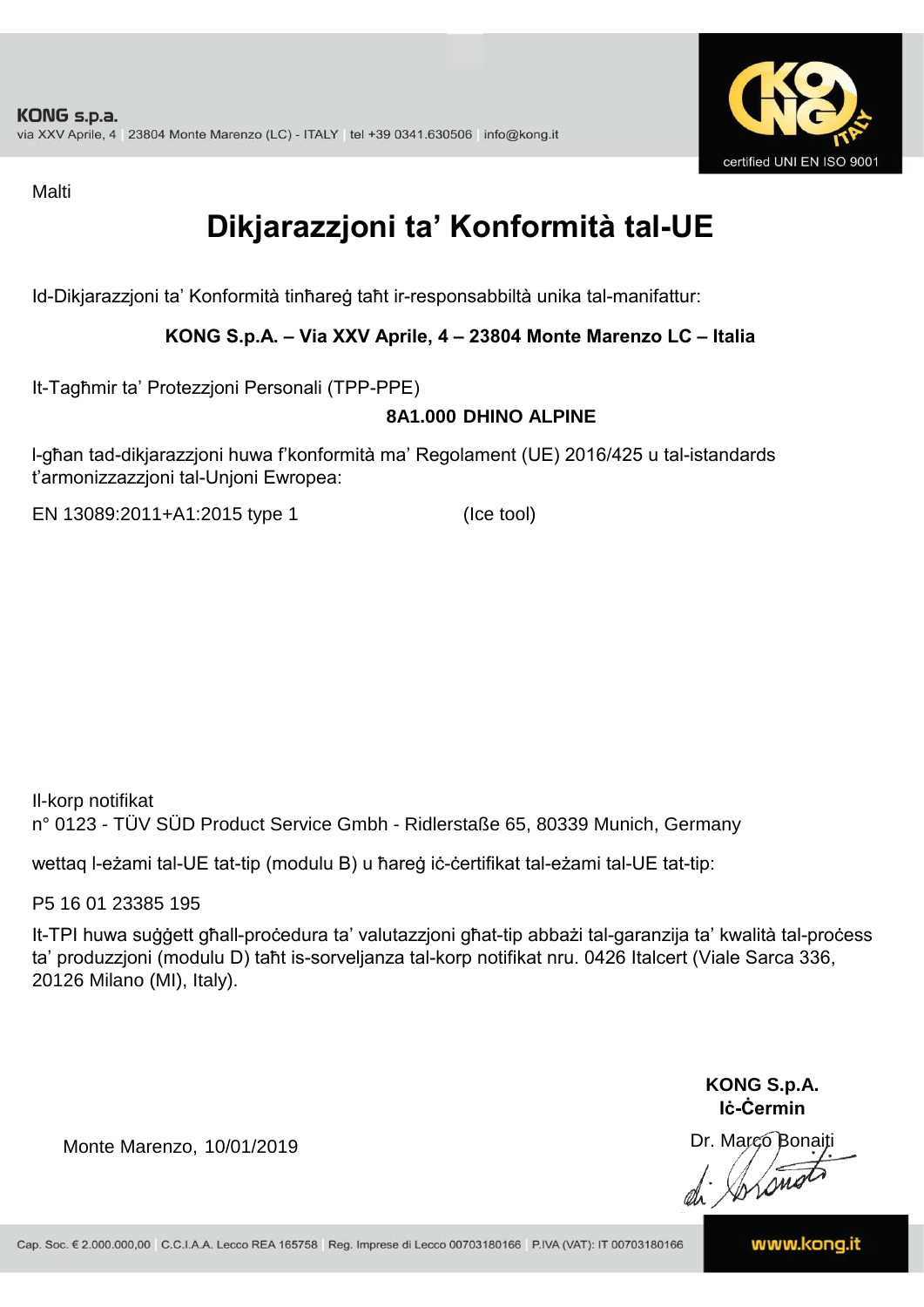

Polskie

## **Deklaracji zgodności WE**

Niniejsza Deklaracja Zgodności została wydana na wyłączną odpowiedzialność producenta:

#### **KONG S.p.A. – Via XXV Aprile, 4 – 23804 Monte Marenzo LC – Italia**

Środek Ochrony Indywidualnej (ŚOI)

#### **8A1.000 DHINO ALPINE**

przedmiot deklaracji jest zgodny z Rozporządzeniem (WE) 2016/425 i z normami zharmonizowanymi Unii Europejskiej:

EN 13089:2011+A1:2015 type 1 (Ice tool)

Notyfikowany organ n° 0123 - TÜV SÜD Product Service Gmbh - Ridlerstaße 65, 80339 Munich, Germany

wykonał badanie typu WE (moduł B) i wydał świadectwo badania typu WE:

P5 16 01 23385 195

ŚOI jest przedmiotem procedury oceny zgodności z typem, opierającej się na zapewnieniu jakości procesu produkcyjnego (moduł D) pod nadzorem notyfikowanego organu nr 0426 Italcert (Viale Sarca 336, 20126 Milano (MI), Italy).

> **KONG S.p.A. Prezes**

Dr. Marco Bonaiti di Aromo

Monte Marenzo, 10/01/2019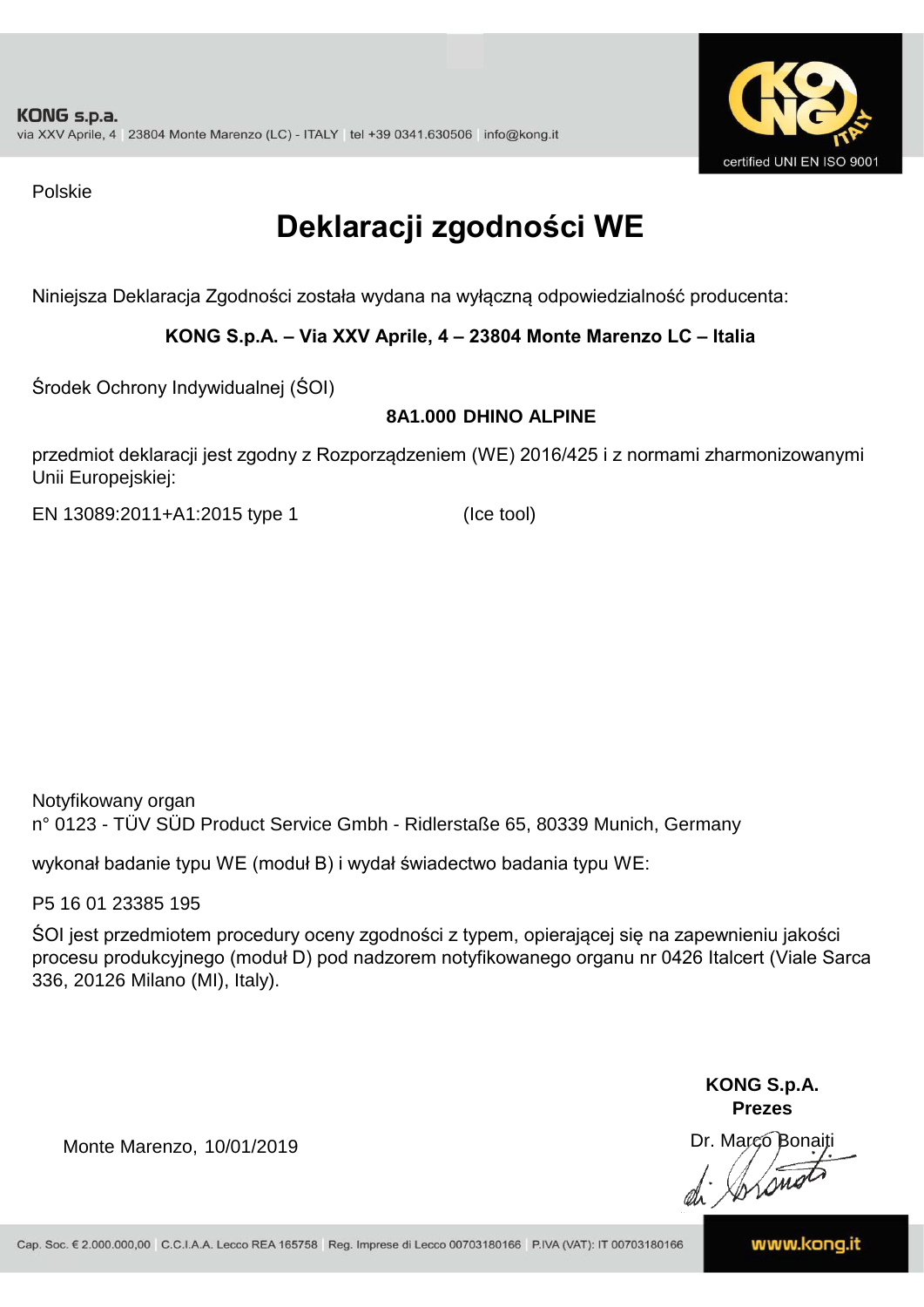

Português

## **Declaração de conformidade UE**

A presente Declaração de Conformidade é emitida sob a exclusiva responsabilidade do fabricante:

#### **KONG S.p.A. – Via XXV Aprile, 4 – 23804 Monte Marenzo LC – Italia**

O Equipamento de Proteção Individual (EPI)

#### **8A1.000 DHINO ALPINE**

objeto da declaração está em conformidade com o Regulamento (UE) 2016/425 e com as normas de harmonização da União Europeia:

EN 13089:2011+A1:2015 type 1 (Ice tool)

O organismo notificado n° 0123 - TÜV SÜD Product Service Gmbh - Ridlerstaße 65, 80339 Munich, Germany

efetuou o exame UE de tipo (Módulo B) e emitiu o certificado de exame UE de tipo:

P5 16 01 23385 195

O EPI está sujeito ao procedimento de avaliação de conformidade com o tipo baseado na garantia da qualidade do processo de produção (módulo D) sob vigilância do organismo notificado n. 0426 Italcert (Viale Sarca 336, 20126 Milano (MI), Italy).

> **KONG S.p.A. O Presidente**

Dr. Marco Bonaiti di Aromo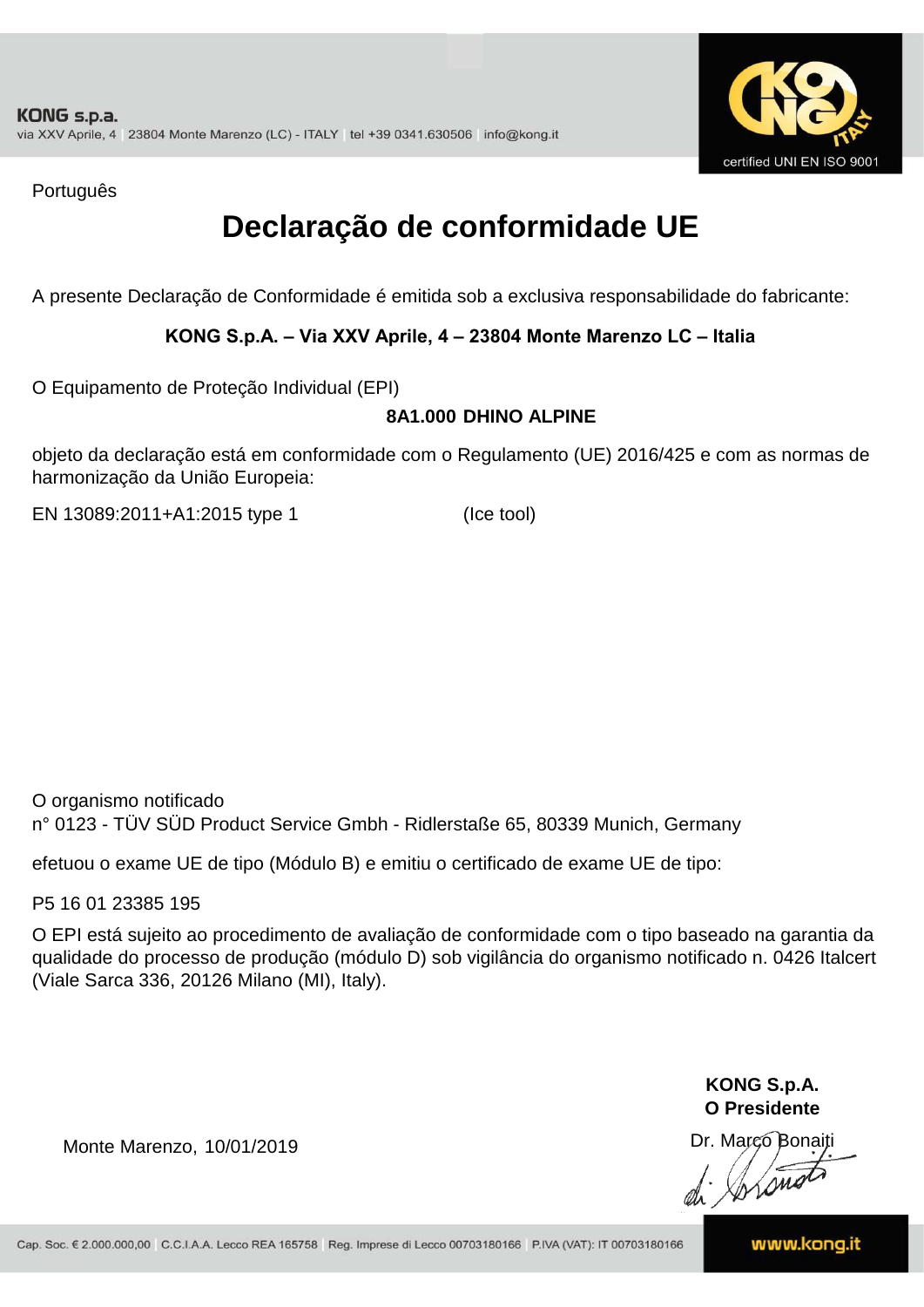

Română

## **Declarație de conformitate UE**

Prezenta declarație de conformitate este eliberată pe răspunderea exclusivă a producătorului:

#### **KONG S.p.A. – Via XXV Aprile, 4 – 23804 Monte Marenzo LC – Italia**

Echipamentul individual de protecție (EIP)

#### **8A1.000 DHINO ALPINE**

obiectul declarației, este conform cu Regulamentul (UE) 2016/425 și legislația armonizată a Uniunii Europene:

EN 13089:2011+A1:2015 type 1 (Ice tool)

Organismul notificat n° 0123 - TÜV SÜD Product Service Gmbh - Ridlerstaße 65, 80339 Munich, Germany

a efectuat examinarea UE de tip (modulul B) și a eliberat certificatul de examinare UE de tip:

P5 16 01 23385 195

EIP face obiectul procedurii de evaluare a conformității de tip bazată pe asigurarea calității procesului de producție (modulul D) sub supravegherea organismului notificat nr. 0426 Italcert (Viale Sarca 336, 20126 Milano (MI), Italy).

> **KONG S.p.A. Președinte**

Dr. Marco Bonaiti di Stonom

Monte Marenzo, 10/01/2019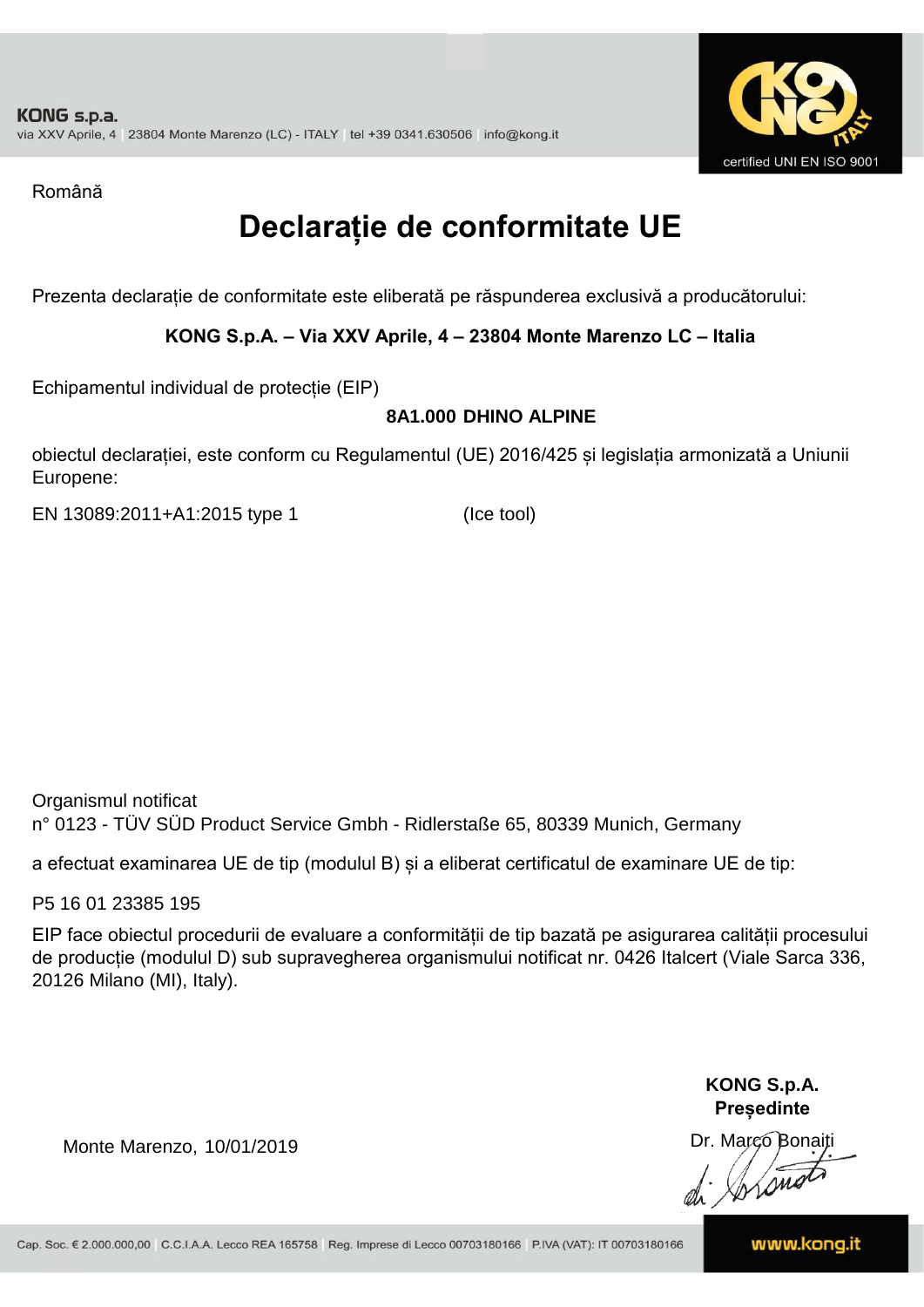

Slovenský

## **EÚ vyhlásenie o zhode**

Toto vyhlásenie o zhode sa vystavuje na výhradnú zodpovednosť výrobcu:

#### **KONG S.p.A. – Via XXV Aprile, 4 – 23804 Monte Marenzo LC – Italia**

Osobný ochranný pracovný prostriedok (OOPP)

#### **8A1.000 DHINO ALPINE**

ktorý je predmetom vyhlásenia, je v súlade s Nariadením Európskeho parlamentu a Rady (EÚ) 2016/425 a harmonizovanými normami Európskej únie:

EN 13089:2011+A1:2015 type 1 (Ice tool)

Notifikovaný subjekt n° 0123 - TÜV SÜD Product Service Gmbh - Ridlerstaße 65, 80339 Munich, Germany

vykonal typové skúšky EÚ (formulár B) a vystavil osvedčenie o typovej skúške EÚ:

P5 16 01 23385 195

OOPP je predmetom postupu posudzovania typovej zhody, založenej na záruke kvality výrobného postupu (formulár D) pod dohľadom notifikovaného subjektu č. 0426 Italcert (Viale Sarca 336, 20126 Milano (MI), Italy).

> **KONG S.p.A. Prezident**

Dr. Marco Bonaiti di Aromor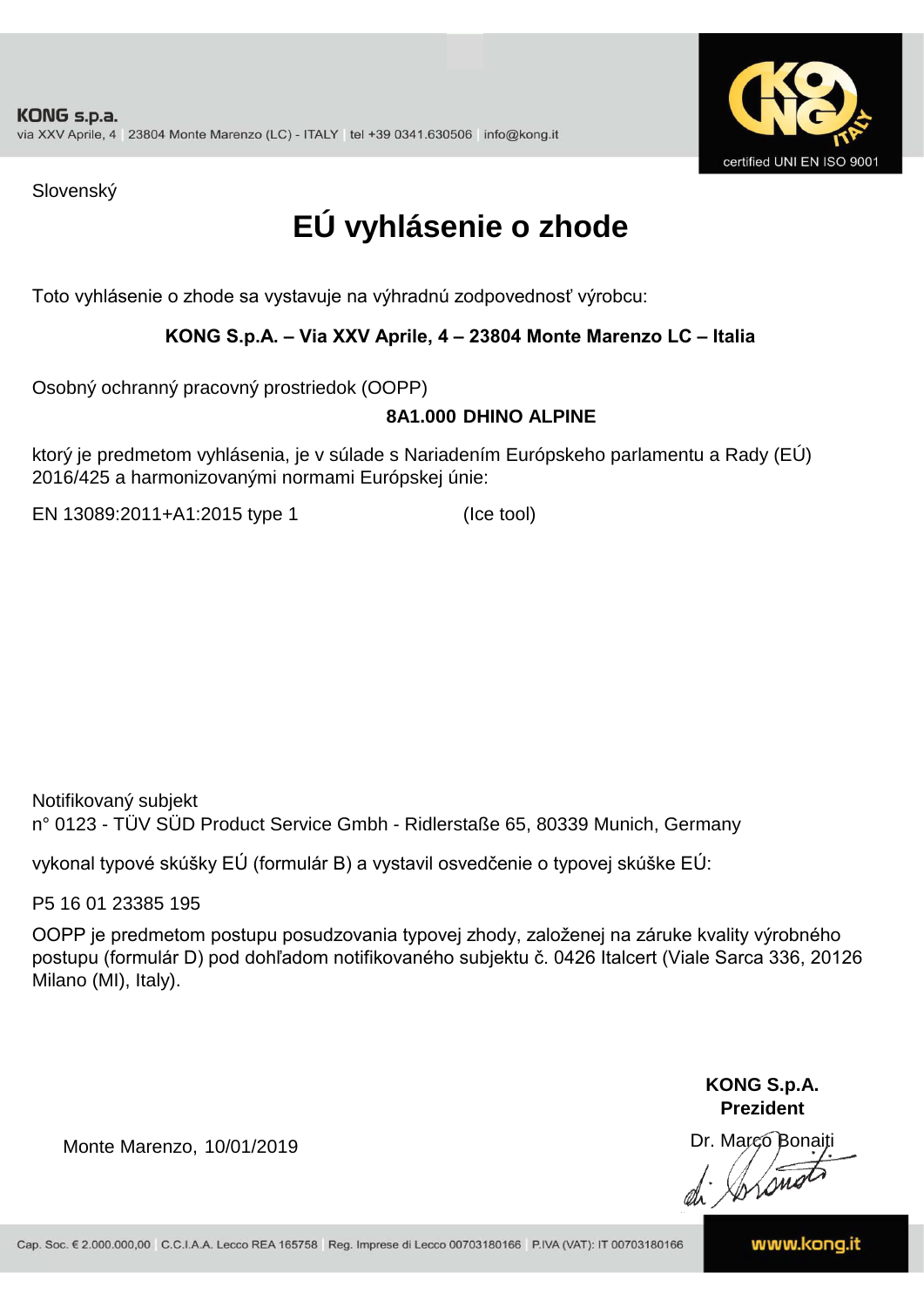

Slovenščina

### **EU - Izjava o skladnosti**

Za izdano Izjavo o skladnosti je odgovoren izključno proizvajalec:

#### **KONG S.p.A. – Via XXV Aprile, 4 – 23804 Monte Marenzo LC – Italia**

Osebna zaščitna oprema (OZO)

#### **8A1.000 DHINO ALPINE**

ki je predmet izjave, je skladna z Uredbo (EU) 2016/425 in s harmoniziranimi standardi Evropske unije:

EN 13089:2011+A1:2015 type 1 (Ice tool)

Priglašeni organ n° 0123 - TÜV SÜD Product Service Gmbh - Ridlerstaße 65, 80339 Munich, Germany

je opravil preizkus tipa EU (obrazec B) in je izdal naslednji certifikat testiranja:

P5 16 01 23385 195

OZO je predmet postopka ocene skladnosti na podlagi garancije kakovosti proizvodnega postopka (obrazec D) pod nadzorom priglašenega organa št. 0426 Italcert (Viale Sarca 336, 20126 Milano (MI), Italy).

> **KONG S.p.A. Direktor**

Dr. Marco Bonaiti di Aromor

Monte Marenzo, 10/01/2019